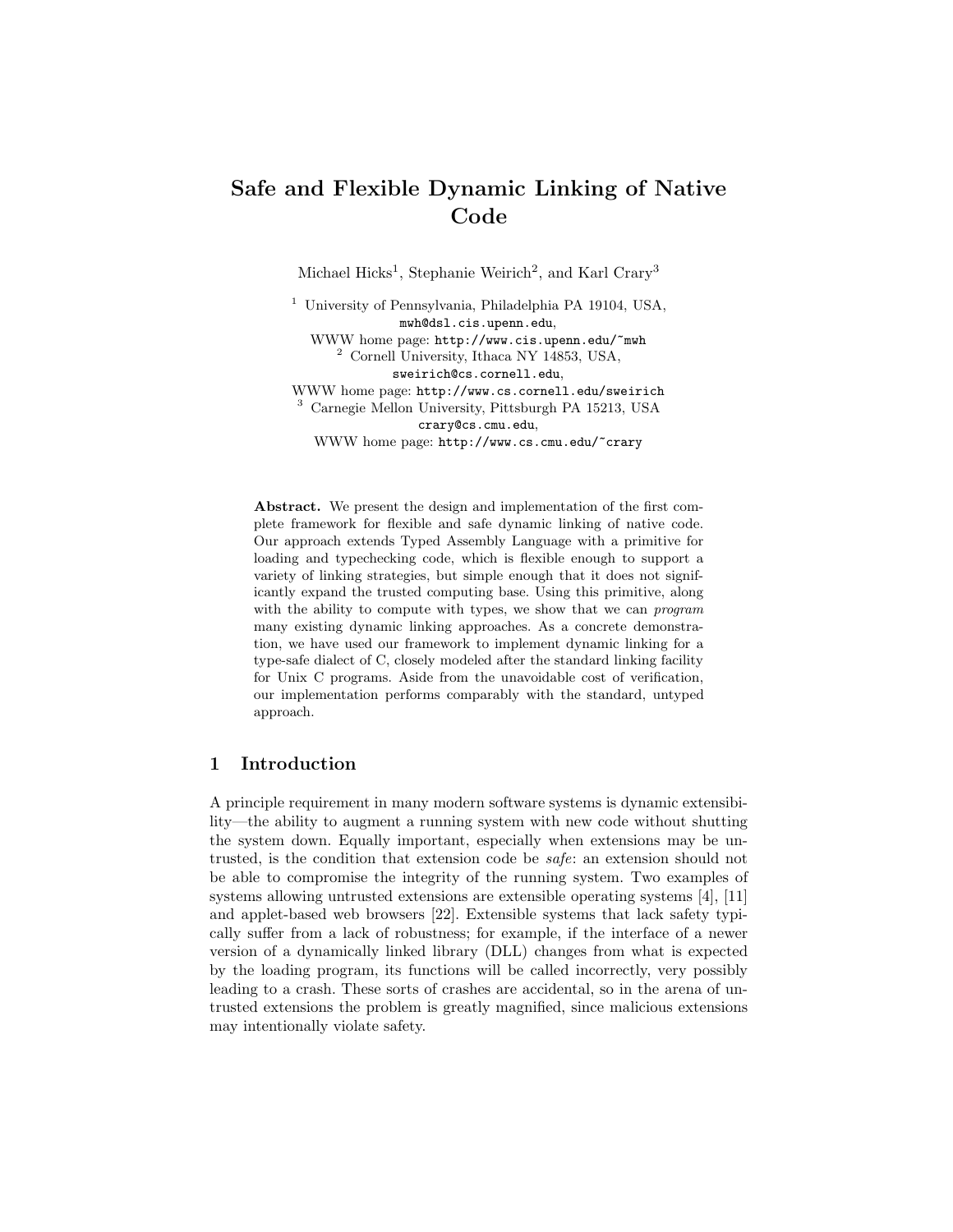The advent of Java [3] and its virtual machine [29] (the JVM) has popularized the use of language-based technology to ensure the safety of dynamic extensions. The JVM bytecode format for extension code is such that the system may verify that extensions satisfy certain safety constraints before it runs them. To boost performance, most recent JVM implementations use just-in-time (JIT) compilers. However, because JIT compilers are large pieces of software (typically tens of thousands of lines of code), they unduly expand the trusted computing base (TCB), the system software that is required to work properly if safety is to be assured. To minimize the likelihood of a security hole, a primary goal of all such systems is to have a small TCB.

An alternative approach to verifiable bytecode is verifiable native code, first proposed by Necula and Lee [35] with Proof-Carrying Code (PCC). In PCC, code may be heavily optimized, and yet still verified for safety, yielding good performance. Furthermore, the TCB is substantially smaller than in the JVM: only the verifier and the security policy are trusted, not the compiler. A variety of similar architectures have been proposed [2], [25], [33].

While verifiable native code systems are fairly mature, all lack a well-designed methodology for dynamic linking, the mechanism used to achieve extensibility. In the PCC Touchstone system, for example, dynamic linking has only been performed in an ad-hoc manner, entirely within the TCB [35], and the current Java to PCC compiler, Special J, does not support dynamic linking [6]. Most general-purpose languages support dynamic linking [3], [9], [13], [27], [36], [37], so if we are to compile such languages to PCC, then it must provide some support for implementing dynamic linking. We believe this support should meet three important criteria:

- 1. Security. It should only minimally expand the TCB, improving confidence in the system's security. Furthermore, soundness should be proved within a formal model.
- 2. Flexibility. We should be able to compile typical source language linking entities, e.g., Java classes, ML modules, or C object files; and their loading and linking operations.
- 3. Efficiency. This compilation should result in efficient code, in terms of both space and time.

In this paper, we present the design and implementation of the first complete framework for dynamic linking of verifiable native code. We have developed this framework in the context of Typed Assembly Language [33] (TAL), a system of typing annotations for machine code, similar to PCC, that may be used to verify a wide class of safety properties. Our framework consists of several small additions to TAL that enable us to program dynamic linking facilities in a type-safe manner, rather than including them as a monolithic addition to the TCB. Our additions are simple enough that a formal proof of soundness is straightforward. The interested reader is referred to the companion technical report [20] for the full formal framework and soundness proof.

To demonstrate the flexibility and efficiency of our framework, we have used it to program a type-safe implementation of DLopen [9], a UNIX library that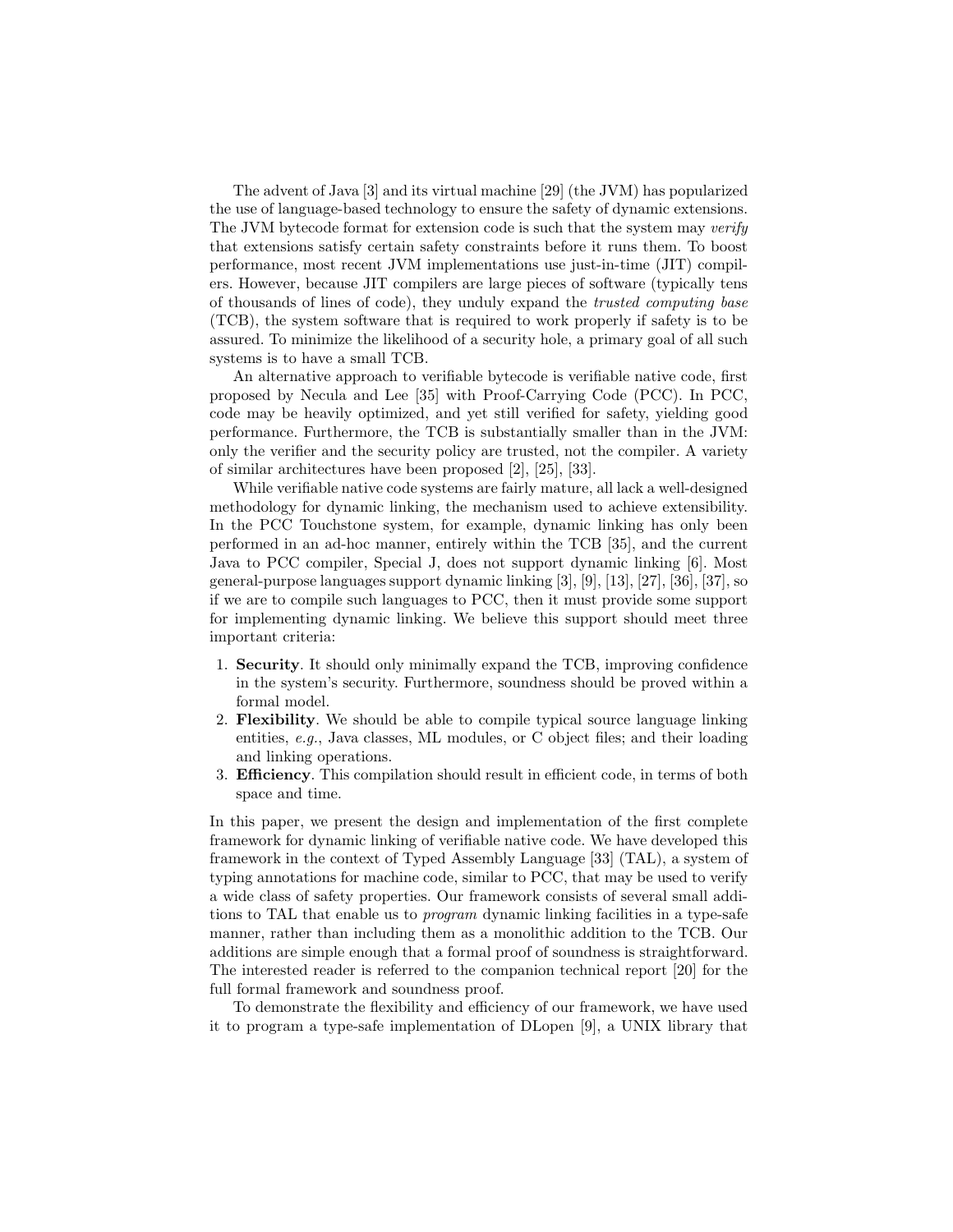provides dynamic linking services to C programs. Our version of DLopen has performance comparable to the standard ELF implementation [40], and has the added benefit of safety. Furthermore, we can program many other dynamic linking approaches within our framework, including Java classloaders [23], Windows DLLs and COM [7], Objective Caml's Dynlink [27], [37], Flatt and Felleisen's Units [13], and SPIN's domains [38], among others.

The remainder of this paper is organized as follows. In the next section we motivate and present our framework, which we call TAL/Load. In Section 3 we describe a type-safe version of DLopen programmed using TAL/Load. In Section 4 we compare the performance of our type-safe version to the standard version of DLopen. We discuss how we can program other linking approaches using TAL/Load in Section 5, and discuss other related work. We conclude in Section 6.

# 2 Our Approach

We begin our discussion by considering a straightforward but flawed means of adding dynamic linking in TAL, to motivate our actual approach, described later. Consider defining a primitive,  $\log_0$ , that dynamically instantiates, verifies, and links TAL modules into the running program. Informally,  $\text{load}_0$  might have the type:

 $\textsf{load}_0 : \forall \alpha : \textsf{sig.}$  bytearray  $\rightarrow \alpha$  option

To dynamically load a module, the application first obtains the binary representation of the module as a bytearray, and provides it to  $\text{load}_0$  preceded by the module's expected signature type  $\alpha$ . Then load<sub>0</sub> parses the bytearray, checks it for well-formedness, and links any unresolved references in the file to their definitions in the running program. Next, it compares the module's signature with the expected one; if the signatures match, it returns the module to the caller. If any part of this process fails,  $\log d_0$  returns NONE to signal an error. As an example, suppose the file "extension" contains code believed to implement a module containing a single function  $f$  of type  $int \rightarrow int$ . In informal notation, that file is dynamically linked as follows:

```
case load<sub>0</sub> [sig f: int -> int end]
      (read file "extension") of
   NONE \Rightarrow ... handle error ...
 | SOME m \implies m.f(12)
```
There are many problems with this approach. First, it requires first-class modules; in the context of a rich type system, first-class modules require a complicated formalization (e.g., Lillibridge [28]) with restrictions on expressiveness; as a result, in most ML variants (and TAL as well) modules are second-class [17], [26], [30]. Second, it requires a type-passing semantics as the type passed to  $\text{load}_0$ must be checked against the actual type of the module at run-time. This kind of semantics provides implicit type information to polymorphic functions, contrary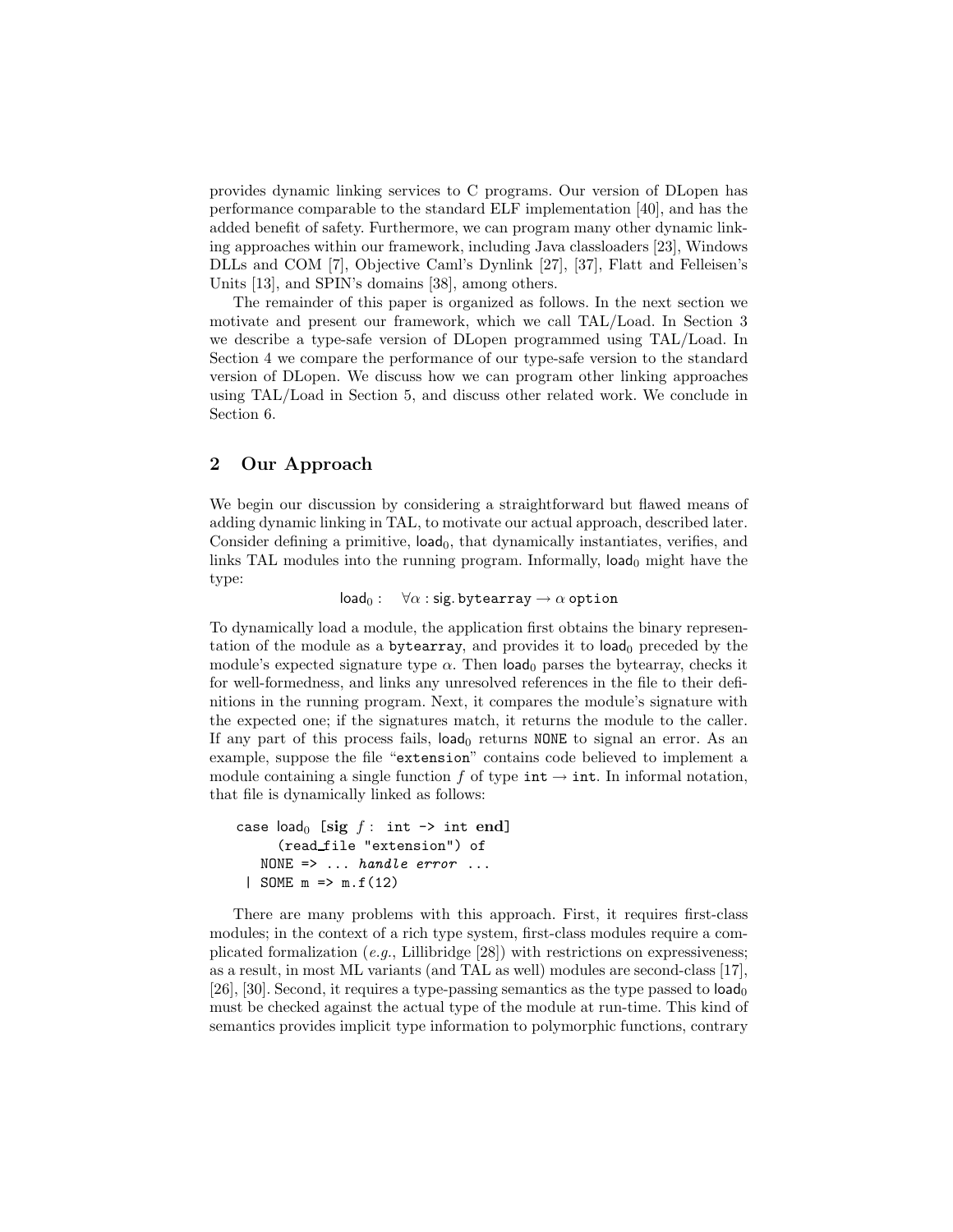to the efforts of TAL to make all computation explicit. Third, all linking operations, including tracking and managing the exported definitions of the running program, and rewriting the unresolved references in the loaded file, occur within  $\mathsf{load}_0$ , and thus within the TCB. Finally, we are constrained to using the particular linking approach defined within the TCB, diminishing flexibility. As we show in Sections 3 and 5, linking is the aspect of extensibility that differs most among source languages. For example, Java links unresolved references incrementally, just before they are accessed, while in C all linking generally occurs at load-time. Furthermore, extensible systems typically require more fine-grained control over linking. For example, in SPIN [4], only trusted extensions may link against certain secure interfaces, and in MMM [37], the runtime interface used during dynamic linking is a safe subset of the one used during static linking, a practice called module thinning.

Rather than place all dynamic linking functionality within the TCB, as we have outlined above with  $\mathsf{load}_0$ , we prefer to place smaller components therein, forming a dynamic linking framework. Furthermore, these components are themselves largely composed of pre-existing TAL functionality. Therefore, this framework does not implement source-level dynamic linking approaches directly, but may be used to program them.

Our framework defines a primitive load similar to  $\log d_0$  above, but with the following simplifications:

- 1. Loaded modules are required to be closed with respect to terms. That is, they are not allowed to reference any values defined outside of the module itself. We can compile source-language modules that allow externally-defined references to be loadable by using a "poor man's functorization," which we describe below. Modules may refer to externally-defined (i.e., imported) type definitions.
- 2. Rather than return a first-class module, load returns a tuple containing the module's exported term definitions (and thus the type variable  $\alpha$  now is expected to be a tuple-type, rather than a signature). Any exported type definitions are added to the global program type interface, a list of types and their definitions used by the current program, used to resolve the imported type definitions of modules loaded later.
- 3. Rather than require a type-passing semantics for the type argument to load, we make use of term-level representations of types, in the style of Crary et al. [8].

These simplifications serve three purposes. First, by eliminating possible type components from the value returned by load, we avoid a complicated modular theory, at a small cost to the flexibility of the system. Second, the majority of the functionality of load—parsing binary representations and typechecking—is already a part of the TCB. By avoiding term-level linking (since loaded modules must be closed) we can avoid adding binary rewriting and symbol management to the TCB (we do have to manage type definitions, however, as we explain in the next subsection). Finally, by adding term-level type representations, we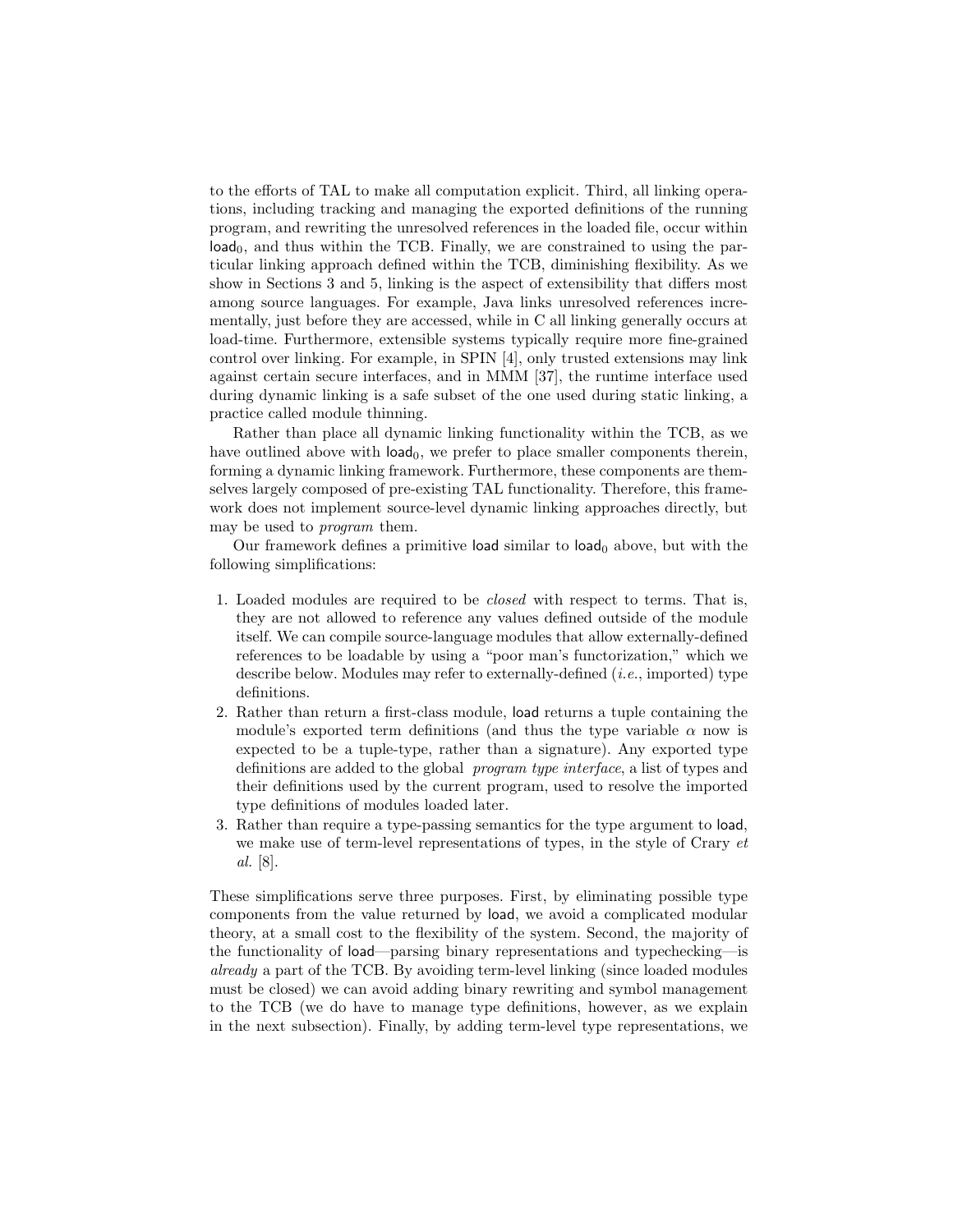preserve TAL's type-erasure semantics. These representations also allow the implementation of a dynamic type, making it possible to program linking facilities outside of the TCB. We call our framework TAL/Load.

While TAL/Load only permits loading closed TAL modules, in practice we wish to dynamically load non-closed *source* modules by resolving their external references with definitions in the running program. One way to implement this linking strategy is by translating source-level external references into "holes" (i.e. uninitialized reference cells), in a manner similar to closure-converting a function. After the module is loaded via load, these cells are linked appropriately using a library added to the program. To track the running program's symbols, we can use term-level type representations, existential types [31] and a special checked cast operator to implement type dynamics [1], amenable to programming a type-safe symbol table.

We defer a complete discussion of how to effectively use TAL/Load until Section 3, where we describe our implementation of a full-featured dynamic linking approach for C programs. For the remainder of this section, we focus on two things. First, we look more closely at the process of closing a module with respect to its externally defined types and terms. We explain the difficulty with closing a module with respect to named types, thus motivating our solution of using the program type interface. We then describe the implementation of TAL/Load in the TALx86 [32] implementation of TAL.

### 2.1 Comparing Types by Name

The complications with first-class structures arise because of their type components; if  $M$  and  $N$  are arbitrary expressions of module type having a type component  $t$ , it is difficult at compile-time to determine if  $M_t$  is equal to (is the same type as)  $N.t.$  The problem arises because we do not know the identities of types  $M_t$  and  $N_t$ , and therefore must use their names (including the paths) to compare them.

In the absence of these named types<sup>1</sup>, closing a module with respect to its externally-defined terms is fairly simple. For example, consider the following SML module, perhaps forming part of an I/O library, that supports the opening and reading of text files.

```
structure TextIO =
struct
  type instream = int
  val openIn : string \rightarrow instream = ...
  val inputLine : instream \rightarrow string = ...
  ...
end
```
<sup>1</sup> Named types are also called branded types, and can be used to implement abstract types (as in first-class modules) and generative types (such as structs in C or datatypes in ML).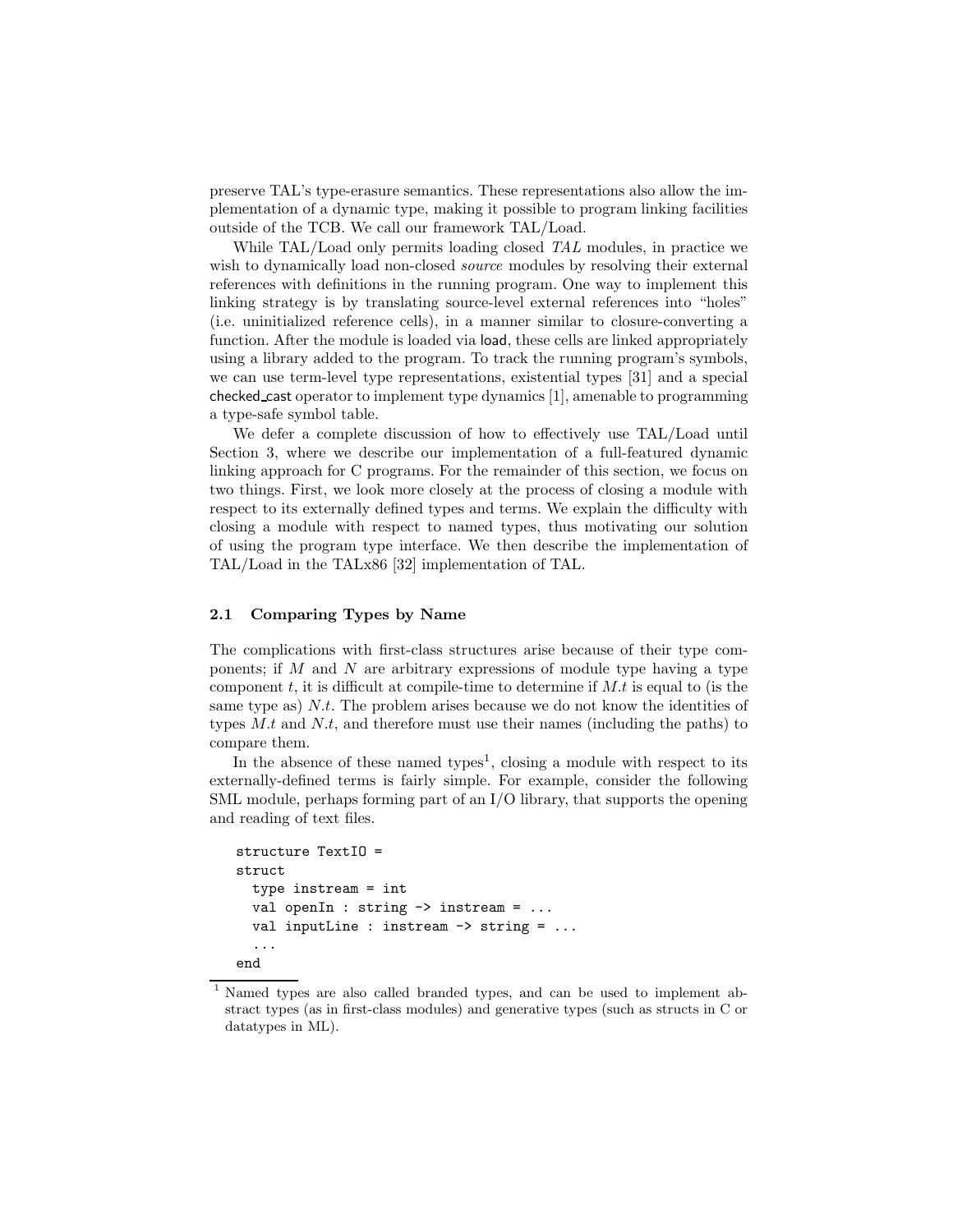A client of this module might be something like:

```
fun doit =
  let val h = TextIO.openIn "myfile.txt" in
    TextIO.inputLine h
  end
```
If we want to close this client code to make it amenable for dynamic loading, we need to remove the references to the TextIO module. For example, we could do:

```
val TextIO openIn :
  (string -> int) option ref = ref NONE
val TextIO inputLine :
  (int -> string) option ref = ref NONE
fun doit () =let val h = get0pt (!TextIO_openIn)
                "myfile.txt" in
    getOpt (!TextIO inputLine) h
  end
```
We have converted the externally referenced function into a locally defined reference to a function. When the file is dynamically loaded, the reference can get filled in. This strategy is essentially a "poor man's" functorization. This process closes the file with respect to values. However, we run into difficulty when we have externally defined values of named type. Consider if TextIO wished to hold the type instream abstract. If we attempt to close the client code as before, we get:

```
val TextIO openIn :
       (\text{string} \rightarrow \text{TextI0.instream}) option ref = ...
val TextIO inputLine :
       (TextIO.instream -> string) option ref = ...
```
We still have the external references to the type TextIO.instream itself. We must have a way to load a module referring to externally defined, named types. Because types form an integral part of typechecking, a trusted operation, our solution is to support name-based type equality within the TCB. As we do not want to overly complicate the TCB, we base the support for named types on that of TAL's framework for static link verification [15]. There, paths are disregarded altogether in comparing types; only one module may export a type with a given name. A related project, TMAL [10], approaches this problem differently, as we describe in Section 5.6.

Therefore, loaded code is not closed with respect to externally defined types, but instead declares a type interface  $(X_I, X_E)$ , which is a pair of maps from type names to implementations.  $X_I$  mentions the named types provided by other modules, and  $X_E$  mentions named types defined by this one. By not including the implementation of the type inside a map  $X$  (just mentioning its name),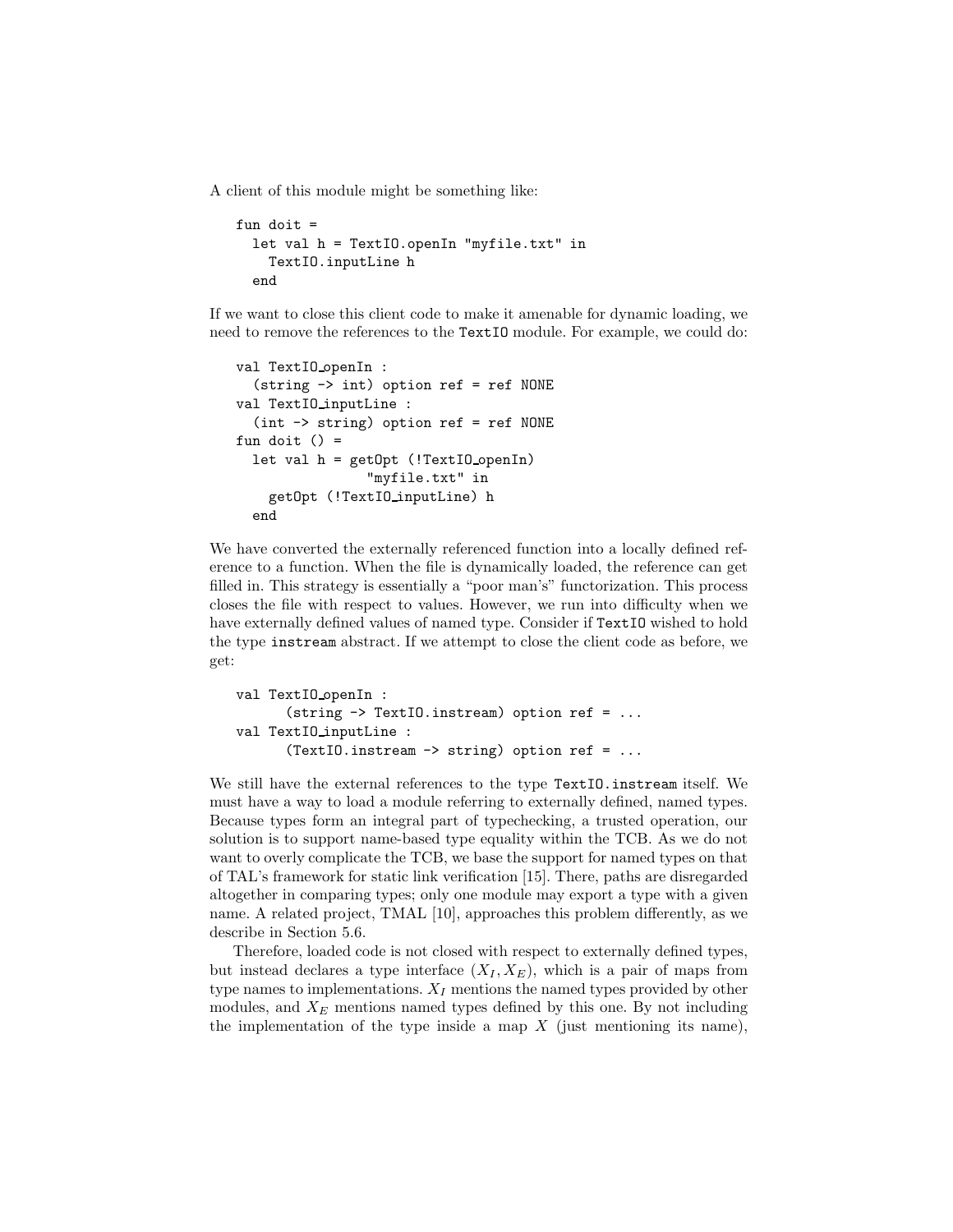we can use this mechanism to implement abstraction. As an example, the type interface of the client code above would be something like:

 $({*instanceam*}, {})$ 

and the interface for TextIO would be the reverse:

 $({}, \{instanceam\})$ 

Part of the implementation of load maintains a list of the imported and exported types of all the modules in the program, called the program type interface. When a new module is loaded, load checks that the named type imports of the new module are consistent with the program type interface, and that the exports of the new module do not redefine, or define differently, any types in the program type interface imports. We do not require that all of a module's type imports be defined by the program interface when it is loaded. This relaxation requires a uniform representation of named types; in our case, all named types are pointer-types. Not requiring defined imports facilitates loading a file that has mutually-recursive type definitions. In particular, the loaded file indicates the type it expects from another file to be loaded. When the other file is loaded, its export is confirmed to match the previously loaded import.

We have developed a formal calculus for our framework and have proven it sound. While this formalization is interesting, our real contribution lies in the way we can program type-safe dynamic linking within our framework. We refer the interested reader to the companion technical report [20] for the full theoretical treatment.

#### 2.2 Implementation

We have implemented TAL/Load in the TALx86 [32] implementation of TAL. The key component of TAL/Load is the load primitive:

load :  $\forall \alpha$ . ( $R(\alpha) \times$  bytearray)  $\rightarrow \alpha$  option

In addition to the bytearray containing the module data, load takes a term representation of its type argument, following the approach of Crary et al.'s  $\lambda_R$  [8]. Informally,  $\lambda_R$  defines term representations for types, called R-terms, and types to classify these terms, called  $R$ -types. For example, the term to represent the type int would be  $R_{\text{int}}$ , and the type of this term would be  $R(\text{int})$ . The type  $R(\tau)$  is a singleton type; for each  $\tau$  there is only one value that inhabits it—the representation of  $\tau$ . Therefore the typechecker guarantees the correspondence between a type variable checked statically and the representation of that type used at runtime.

The actions of load are illustrated in Figure 1. In the figure, the square boxes indicate unconditional actions, and the diamond boxes indicate actions that may succeed or fail. Each square and diamond box has data inputs and outputs, indicated as wavy boxes; the arrows illustrate both data- and control-flow. Using components of the TALx86 system, load performs two functions: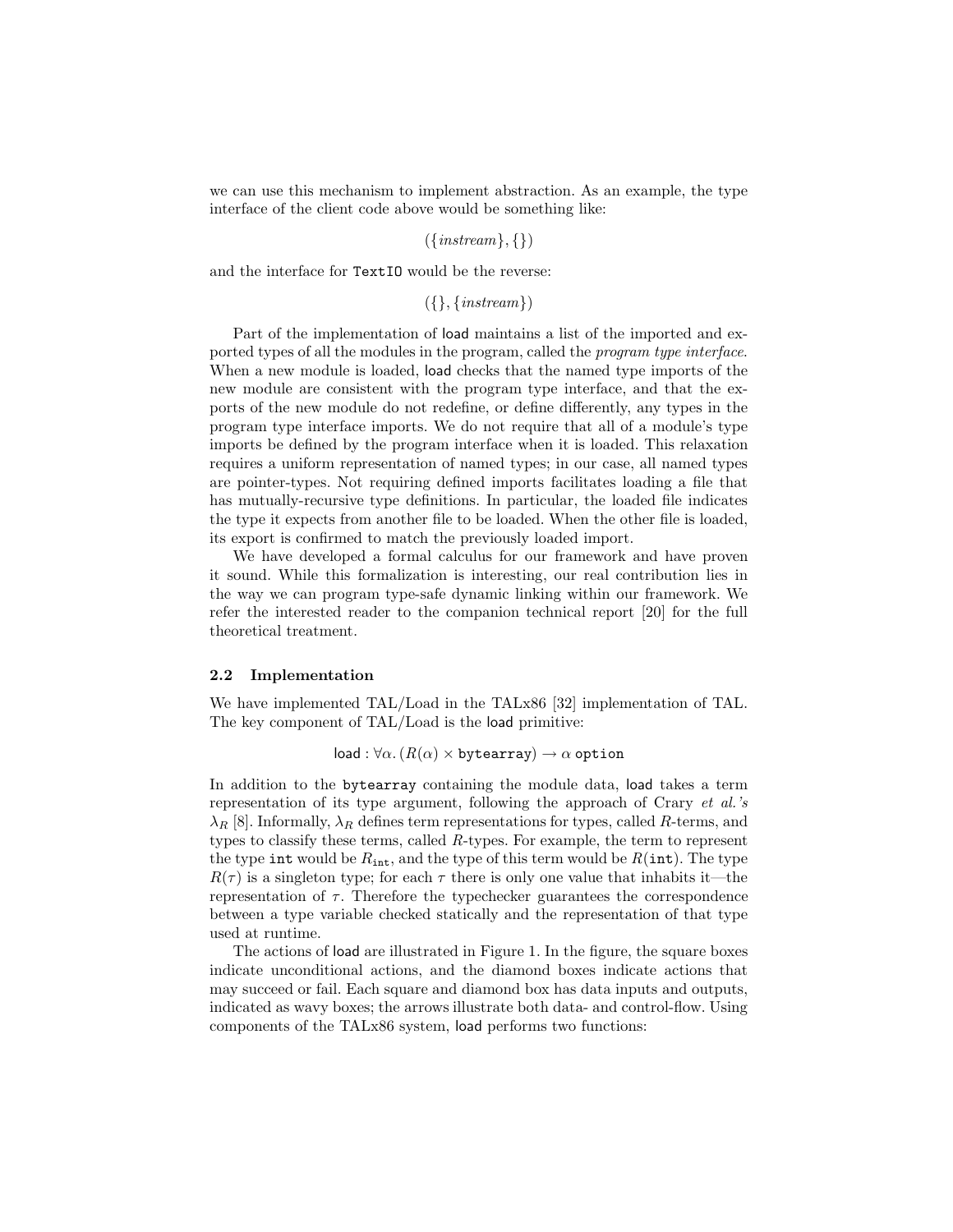

Fig. 1. The implementation of load

- 1. Disassembly The first argument  $R_t$  indicates the expected type t of the exports, and must be disassembled into the internal representation of TAL types. Type  $t$  should always be of tuple type, where each element type represents the type of one of the object file's exported values. The second argument to load is a byte array representing the object file and the typing annotations on it; while conceptually a single argument, in practice TALx86 separates the annotations from the object code, resulting in an object file and a types file. The contents of these two files, stored in buffers, are disassembled and combined to produce the appropriate internal representation: a TAL implementation.
- 2. Verification The TAL implementation is then typechecked in the context of the program's current type interface  $\Theta$ , following the procedure described in the previous subsection. If typechecking succeeds, the result is a list of exported values and exported types. The values are gathered into a tuple, the type of which is compared to the expected type. If the types match, the tuple is returned (within an option type) to the caller, and the exported types are combined with  $\Theta$  to form the new program type interface. On failure,  $null (i.e., \text{NONE})$  is returned.

The majority of the functionality described above results in no addition to the TAL trusted computing base. In particular, the TAL link verifier, typechecker, and disassembler are already an integral part of the the TCB; TAL/Load only makes these facilities available to programs through load. Three pieces of trusted functionality are needed, however, beyond that already provided by TAL: loading the object code into the address space of the running program, representing types as runtime values, and maintaining the program type interface  $\Theta$  at runtime. We explain how these elements impact the TCB below.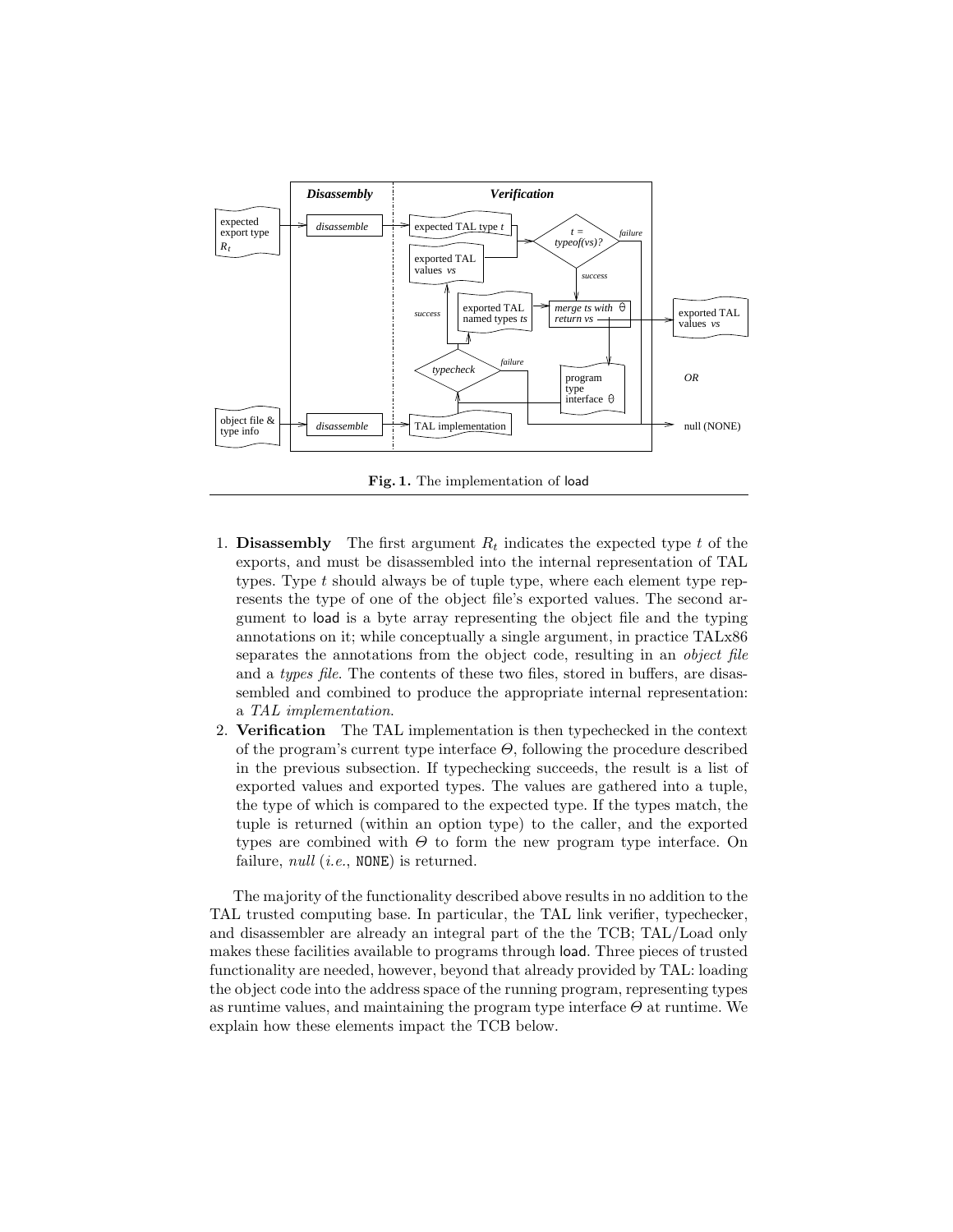Loading Following the verification process, before returning to the caller, some C code is invoked to load the object code into the address space. This loading code is based on that used by the Linux kernel to dynamically load modules. We describe the code for ELF object files, used in TALx86 Linux implementation; COFF files, used in the Windows implementation, are similar.

First, the file is parsed, performing well-formedness checks and extracting the ELF file's section headers, which describe the file's format. The file must be a relocatable object file, as is normally produced by a compiler for separate compilation, e.g. by  $cc$  -c. The sections of interest are the code and data sections, the relocations section, and the symbol tables. Second, the code and data are logically arranged in the order and alignment specified by the file and the ELF standard, and the total required size is computed. Third, any externally-defined symbols are resolved—more on this below. Finally, an appropriately-sized buffer is allocated and the code and data are copied to that buffer (TAL uses garbage collection, so the buffer is allocated using the GC allocator).<sup>2</sup> This code is then relocated to work relative to the allocated buffer's address. Finally, the address of the buffer is returned to the caller (which is the result of load).

It is troublesome that we resolve  $(i.e.$  link) external symbols during the loading process. Much of the motivation of our approach is to perform linking outside the TCB, in part to avoid the additional complexity. In fact, the overwhelming majority of symbols are linked by mechanisms outside the TCB, as we show in the next section. However, there are some trusted symbols that cannot easily be linked in this way. These symbols are part of the macro instructions of TALx86. Macro instructions do not map directly to a machine instruction, but instead to a machine instruction sequence; this sequence may include references to external symbols. For example, the macro for the TALx86 malloc instruction consists of six machine instructions, of which two are calls to external functions, one to GC malloc (to actually allocate the memory), and the other to out of memory (in case the GC allocator returns null). The file cannot be closed with respect to these calls, because they are primitive.

As a result, when a file containing a malloc instruction is dynamically loaded, the external calls to must be resolved by the loader. We do this by rewriting the code directly, using the relocations provided in the object file. Patching symbols in this manner has the unfortunate consequence that loaded code cannot be shared between (OS-level) processes because the patched symbols, like GC malloc, may be at different addresses in each process.

Given that we must link some symbols implicitly—that the module does not truly have to be 'closed'—it is reasonable to ask "why not link all symbols in this way?" The answer is that it would greatly reduce our flexibility and our security.

<sup>&</sup>lt;sup>2</sup> Note that this allocation is necessary; we cannot reuse the buffer containing the object file data to avoid the copy. The reason is that load effectively changes the type of the buffer argument from bytearray to some type  $\alpha$ . Placing the object file contents in a fresh buffer prevents surreptitiously modifying the given buffer via an alias still having bytearray type. We could avoid this copy by proving that no aliases exist, *e.g.* by using alias types [41].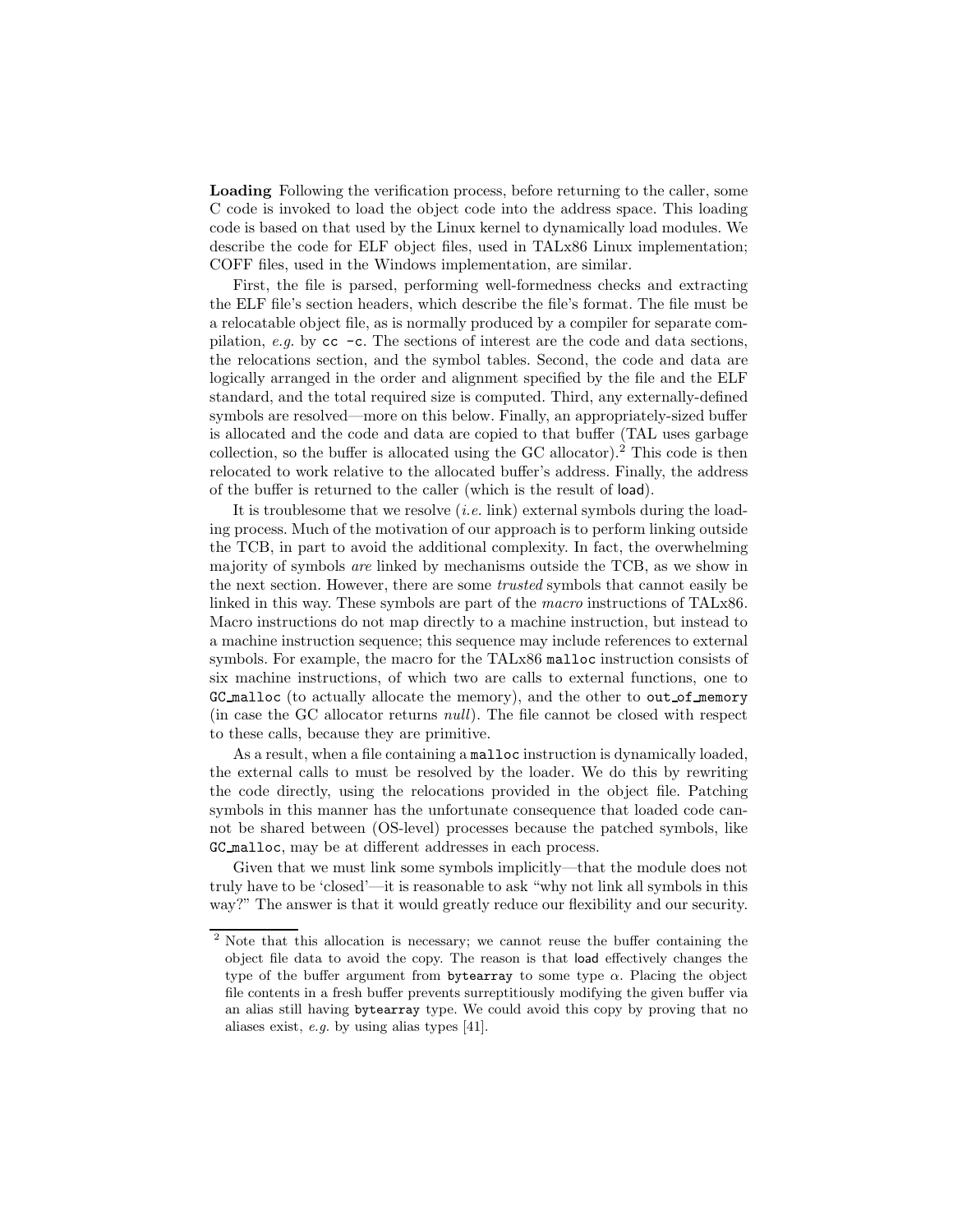As motivated in §2, by moving symbol management outside of the TCB, we can better control how symbols are stored *(i.e.* what datastructure), how they are apportioned among users of various privilege levels, how they are interfaced, etc., without changing to trusted computing base; instead we can rely on the system to verify that this 'untrusted' code is safe.

While implicit linking seems to be necessary for TALx86 macro instructions, it may be that our approach could be improved. In particular, if the symbols referred to by macro sequences (e.g.  $GC\_$ malloc) were always loaded at the same address, then we could share the code between processes. Given that most modern operating systems support separate, per-process address spaces, and that both ELF and COFF files allow the loaded address for a program component to be specified, this should be possible. It would furthermore allow the relocation process to take place outside of the TCB, preceding the call to load. The disassembler would then check for the particular, fixed address when checking the well-formedness of macro instruction sequences, rather than looking for an external symbol reference.

Passing Types at Runtime Term representations for types are used, among other things, to preserve TAL's type-erasure semantics. So that this addition to the TAL trusted computing base can be kept small, we do two things. First, we represent R-terms using the binary format for types already used by the TAL disassembler. Note that the binary representation of a named type is a string containing the name. Second, we do not provide any way within TAL to dynamically introduce or deconstruct R-terms, such as via appropriate syntax and typecase [8]. Doing so would require that we reflect the entire binary format of types into the type system of TAL. Instead, we only allow the introduction of R-terms in the static data segment by a built-in directive. Consequently, only closed types may be represented.

Aside from providing type information to load, R-types are also useful for implementing dynamic types. Dynamic types may be used to implement typesafe symbol management, as we describe in the next section. Therefore we allow limited examination of R-terms with a simple primitive called checked cast:

checked cast :  $\forall \alpha$ .  $\forall \beta$ .  $(R(\alpha) \times R(\beta) \times \beta) \rightarrow \alpha$  option

Informally, checked cast takes a value of type  $\beta$  and casts it to one of type  $\alpha$  if the types  $\alpha$  and  $\beta$  are equal. This operation is trivial to add as comparing types is part of the TAL typechecker. Therefore it does not add to the TCB. With a full implementation of  $\lambda_R$  including typecase, checked cast does not need to be primitive [42].

Maintaining the Program Type Interface As explained in the previous subsection, the need to maintain the program's type interface at runtime derives directly from the presence of named types in TAL. We may use elements already within the TCB to implement the program type interface. Representations of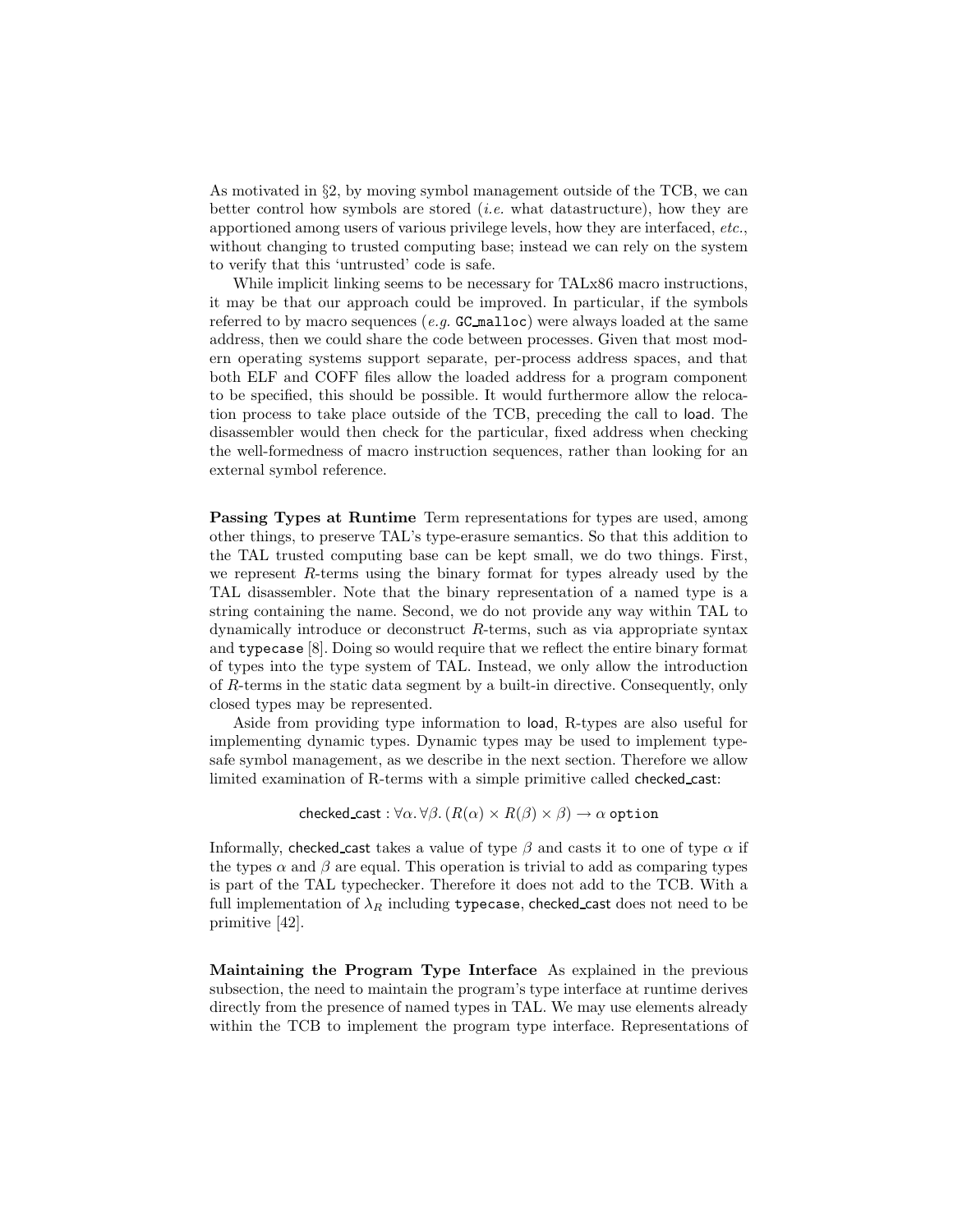type interfaces  $(X_I, X_E)$  already exist as a part of object files; they are used in verifying static link consistency. The initial  $\Theta$  is initialized in a small bit of code generated by the TAL static linker after it has determined the program's type interface. Computing the new type interface at run time is done using this same trusted code for static link verification, so maintaining this information at run time does not significantly expand the TCB.

# 3 Programming Dynamic Linking

Having defined our dynamic linking framework TAL/Load, we now describe how to use TAL/Load to program dynamic linking services as typically defined in source languages like C and Java. As a concrete demonstration, we present a type-safe version of DLopen [9], a standard dynamic-linking methodology for C, that we have written using TAL/Load. Our version, called DLpop, provides the same functionality for Popcorn [32], a type-safe dialect of C. We chose to implement DLopen over several other dynamic linking approaches because it is the most general; we describe informal encodings of other approaches, including Java classloaders [23], in Section 5. We begin by describing DLpop and the ways in which it differs from DLopen, and then follow with a description of our implementation written in TAL/Load.

# 3.1 DLpop: A type-safe DLopen

```
extern handle;
extern handle dlopen(string fname);
extern a dlsym<a>(handle h, string sym, <a>rep typ);
extern void dlclose(handle h);
extern exception WrongType(string);
extern exception FailsTypeCheck;
extern exception SymbolNotFound(string);
```
Fig. 2. DLpop library interface

Most Unix systems provide some compiler support and a library of utilities  $(interfaced in the C header file  $dlfcn.h$ ) for dynamically linking object files. We$ call this methodology DLopen, after the principal function it provides. We have implemented a version of DLopen for our type-safe C-like language, Popcorn [32], which we call DLpop. The library interface is essentially identical to DLopen except that it is type-safe; it is depicted in Figure 2. We describe this interface in detail below, noting differences with DLopen; a thorough description of DLopen may be found in Unix documentation [9]. DLpop and DLopen both provide three core functions: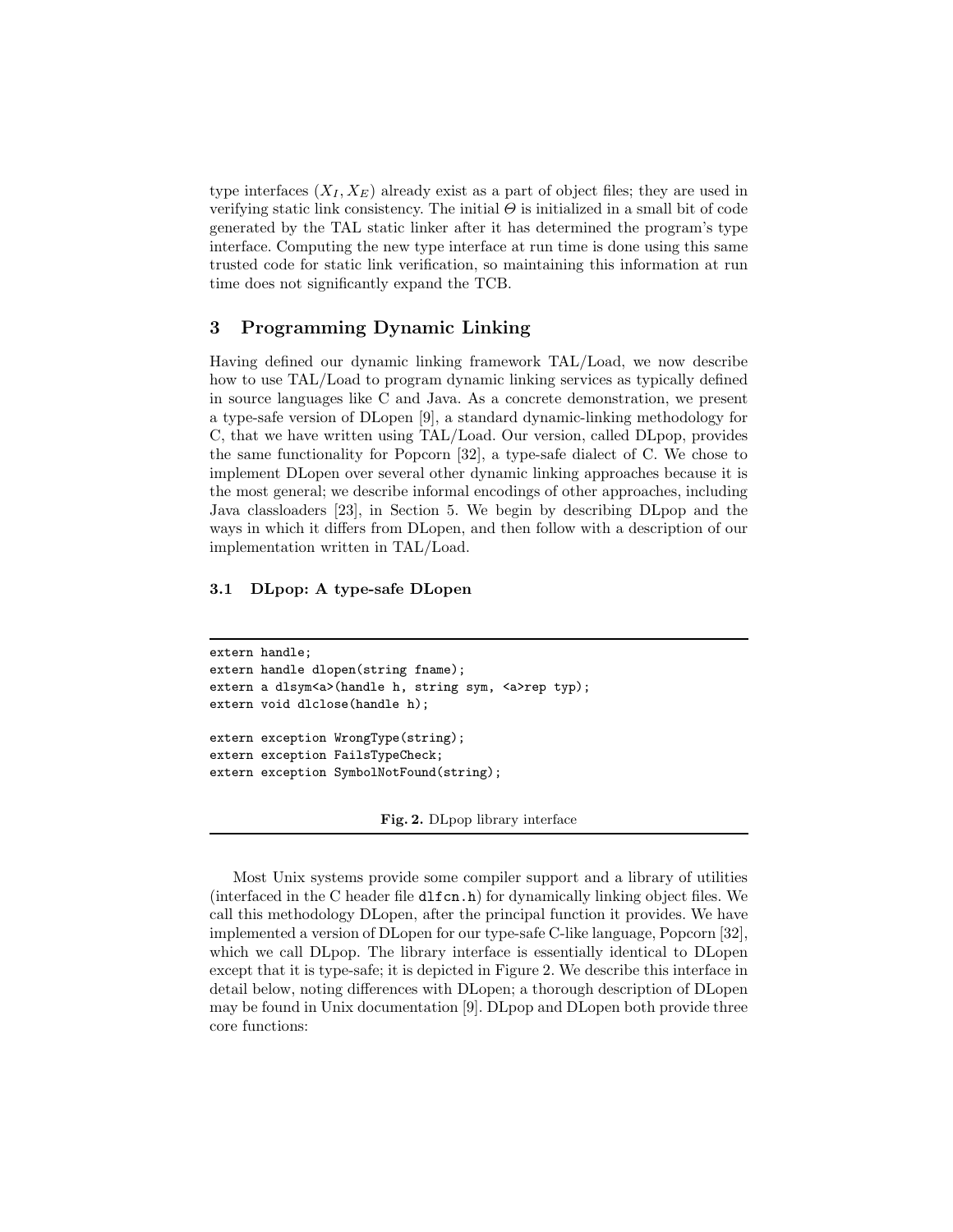#### handle dlopen(string fname)

Given the name of an object file, dlopen dynamically loads the file and returns a handle to it for future operations. Imports in the file  $(i.e.,$  symbols declared extern therein) are resolved with the exports *(i.e.*, symbols not declared static) of the running program and any previously loaded object files. Before it returns, dlopen will call the function init if that function is defined in the loaded file. In DLpop (but not DLopen), dlopen typechecks the object file, throwing the exception FailsTypeCheck on failure. In addition, the exception SymbolNotFound will be raised if the loaded file imports a symbol not present in the running program, or WrongType if a symbol in the running program does not match the type expected by the import in the loaded file. DLopen functions, in general report errors with an errno-like facility.

# a dlsym<a>(handle h, string sym, <a>rep typ)

In DLpop, dlsym takes a handle for a loaded object file h, a string naming the symbol s, and the representation of the symbol's type typ, dlsym returns a pointer to the symbol's value. The syntax <a> refers to the type argument a (not its representation) to dlsym. In lambda-calculus notation, dlsym therefore has the type

# dlsym :  $\forall a$ . handle  $\times$  string  $\times$   $R(a) \rightarrow a$

In DLopen, dlsym does not receive a type argument, and the function returns an untyped pointer (*null* on failure), of C-type void  $*$ , which requires the programmer to perform an unchecked cast to the expected type. The fact that our version takes a type representation argument typ to indicate the expected type means that this type can be (and is) checked against the actual type at runtime. In practice, this type always has the form of a pointer type since the value returned is a reference to the requested symbol. As in TAL, we have extended Popcorn with representation types  $(\langle a \rangle_{\text{rep}})$ , implementing them with TAL R-types. The term representing type  $t$  in Popcorn is denoted repterm@<t>. Because we cannot create the representation of a type with free type variables in TAL, the type argument a to dlsym must also be a closed type. If the requested symbol is not present in the object file, the exception SymbolNotFound is thrown; if the passed type does not match the type of the symbol, the exception WrongType is thrown.

#### void dlclose(handle h)

In DLopen, dlclose *unloads* the file associated with the given handle. In particular, the file's symbols are no longer used in linking, and the memory for the file is freed; the programmer must make sure there are no dangling pointers to symbols in the file. In DLpop, dlclose only removes symbols from future linkages; if the user program does not reference the object file, then it can be garbage collected.

The current version of DLpop does not implement all of the features of DLopen, most notably: DLopen automatically loads object files upon which a dynami-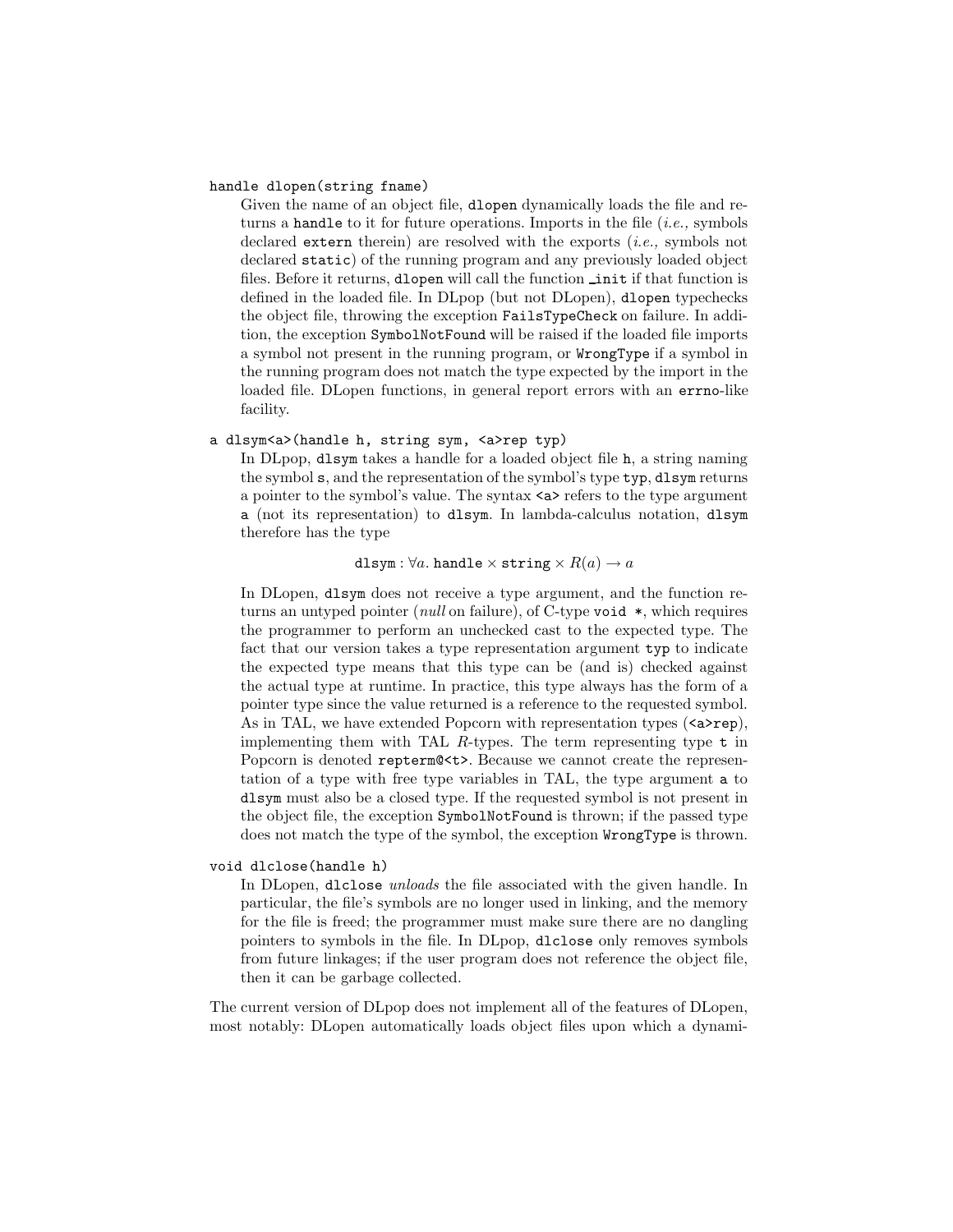```
Dynamically linked code: loadable.pop
```

```
extern int foo(int);
int bar(int i) \{return foo(i);
}
Static code: main.pop
int foo(int i) \{return i+1;
}
void pop_main(){
  handle h = dlopen("loadable");
  int bar(int) = dlsym(h, "bar", repterm@<math>\leq int(int)</math>);
  bar(3);
  dlclose(h);
}
```
Fig. 3. DLpop dynamic loading example

cally loaded file depends, allowing for recursive references; DLopen supports the ability to optionally resolve function references on-demand, rather than all at load-time, assuming the underlying mechanisms (e.g. an ELF procedure linkage table [40]) are present in the object file; and DLopen provides a sort of finalization by calling the user-defined function fini when unloading object files. We foresee no technical difficulties in adding these features should the need arise. In a later version of DLpop, we implemented a variant of dlopen that allows the caller to specify a list of object files to load, and these files may have mutually-recursive (value) references. On-demand function symbol resolution is also feasible; a possible compilation strategy to support it is described below, and another approach is described in Section 5.1. Finally, finalization is implemented in most garbage collectors, in particular the Boehm-Demers-Weiser collector [5] used in the current TAL implementation.

Figure 3 depicts a simple use of DLpop. The user statically links the file main.pop, which, during execution, dynamically loads the object file loadable.o (the result of compiling loadable.pop), looks up the function bar, and then executes it; the type argument to dlsym is inferred by the Popcorn compiler. The dynamically linked file also makes an external reference to the function foo, which is resolved at load time from the exports of main.pop.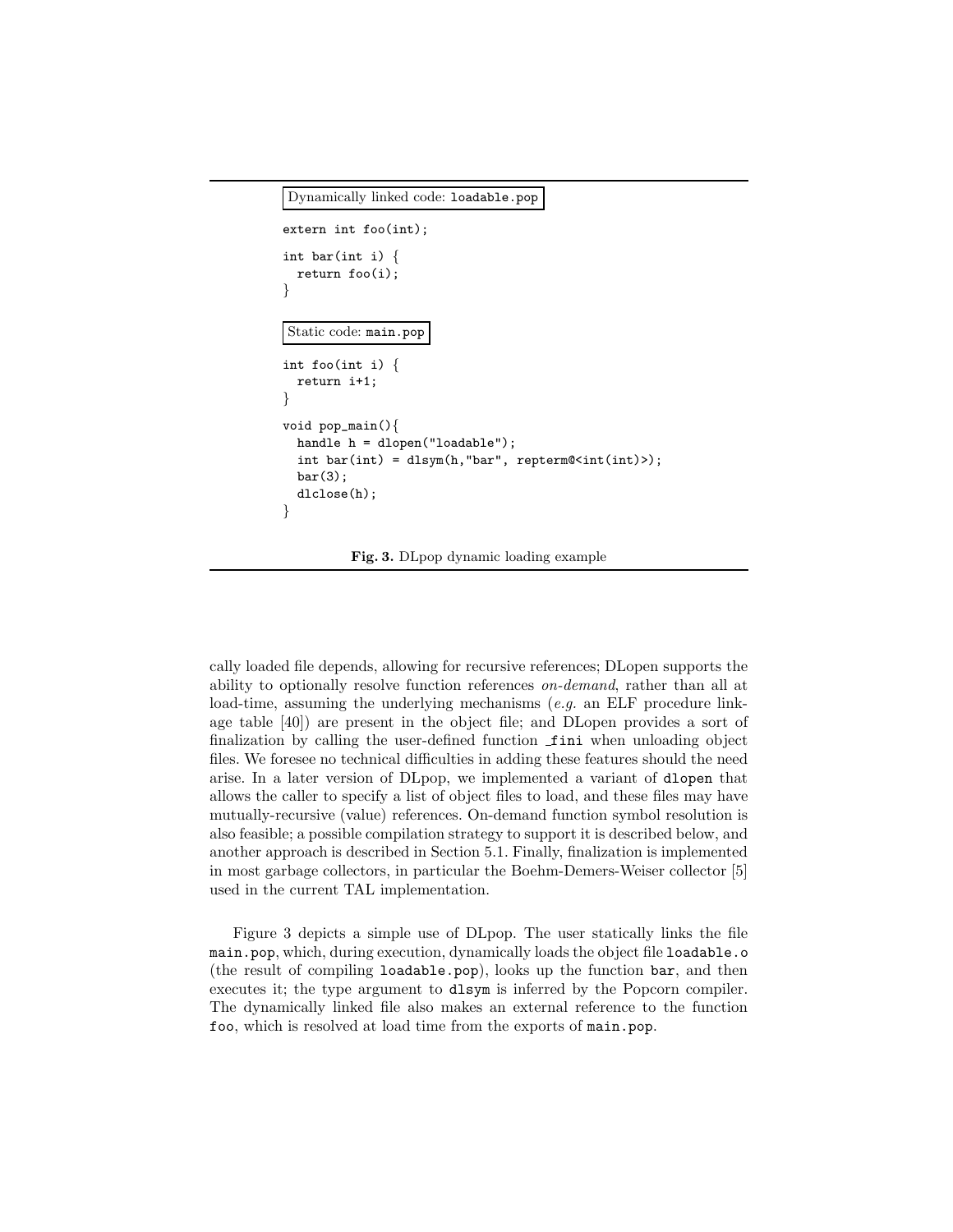

Fig. 4. Compilation of dynamically loadable code

### 3.2 Implementing DLpop in TAL/Load

Our implementation of DLpop is similar to implementations of DLopen that follow the ELF standard [40] for dynamic linking, which requires both library and compiler support. In ELF, dynamically loadable files are compiled so that all references to data are indirected through a global offset table (GOT) present in the object file. Each slot in the table is labeled with the name of the symbol to be resolved. When the file is loaded dynamically, the dynamic linker fills each slot with the address of the actual exported function or value in the running program; these exported symbols are collected in a dynamic symbol table, used by the dynamic linker. This table consists of a list of hashtables, one per object file, each constructed at compile-time and stored as a special section in the object file. As files are loaded and unloaded, the hashtables are linked and unlinked from the list, respectively.

We describe our DLpop implementation below, pointing out differences with the ELF approach. We first describe the changes we made to the Popcorn compiler, and then describe how we implemented the DLpop library.

Compilation As in the ELF approach, dynamically loadable files must be specially compiled, an operation that we perform in three stages. First, the compiler must define a GOT for the file, and translate references to externally defined functions and data to refer to slots in the GOT. In ELF, the GOT is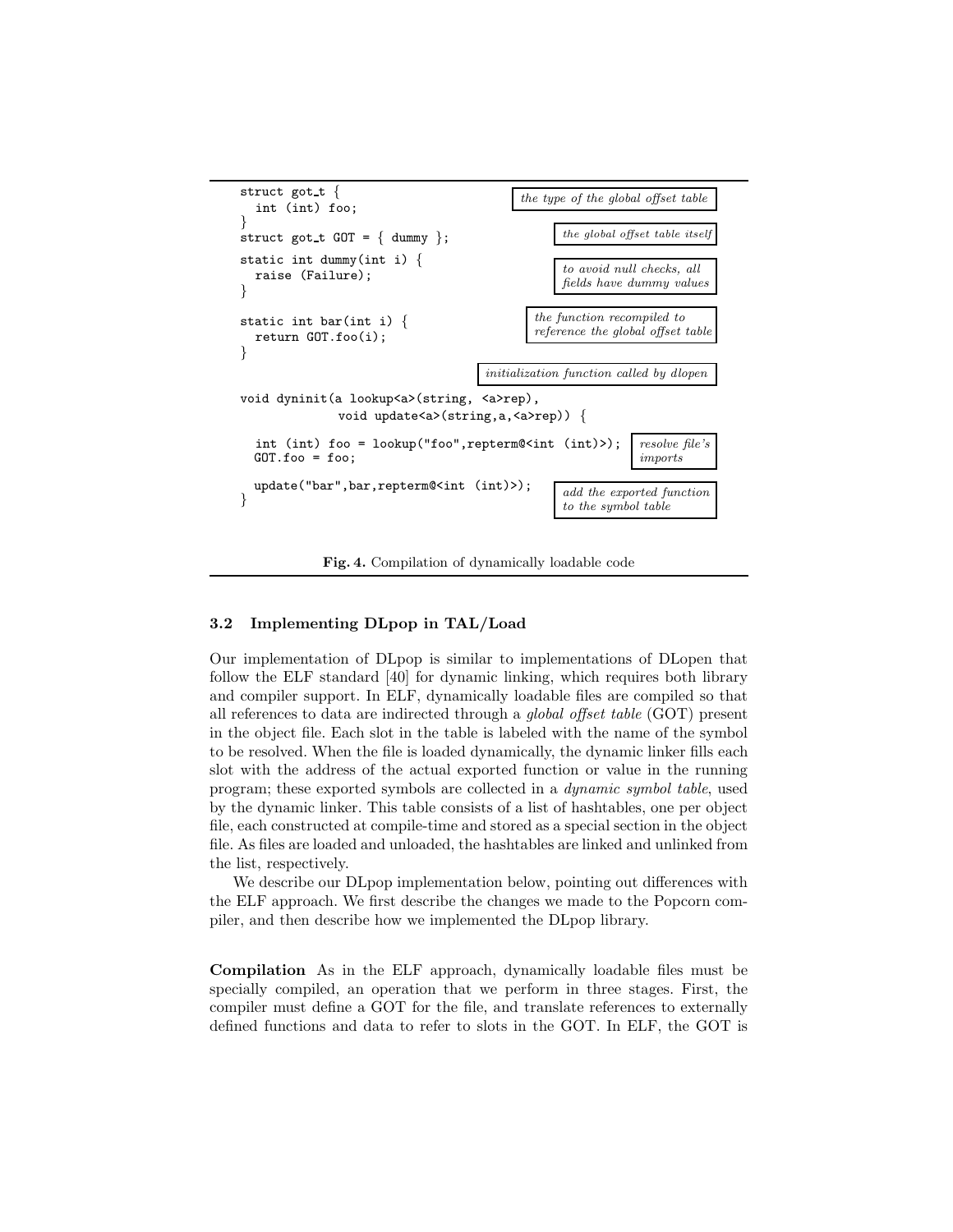```
foo is still exported (not static) so
                                         statically linked files may refer to it
                                      initialization function called at startup
                                                   add the exported function
                                                  to the symbol table
int foo(int i) \{return i+1;
}
  bar(3);
void pop main() {
  handle h = dlopen("loadable");
  int bar(int) = dlsym(h, "bar", repterm@<int (int));
  dlclose(h);
}
void dyninit(a lookup<a>(string, <a>rep),
               void update<a>(string,a,<a>rep)) {
  update("foo",foo,repterm@<int (int)>);
}
```
Fig. 5. Compilation of statically linked code

a trusted part of the object file, while in DLpop the GOT is implemented in the verifiable language, TAL. As a consequence, the table is well-typed with the compiler initializing each slot to a dummy value of the correct type, where possible. For slots of abstract type, we cannot create this dummy value, so we initialize the slot to null and insert null checks for each table access in order to satisfy the typechecker.

Second, the compiler adds a special dyninit function that will be called at load-time to fill in the slots in the GOT with the proper symbols. This approach differs from ELF, in which the GOT is filled by a dynamic linker contained in the running program. From the loading program's point of view, the dyninit function abstracts the linking process. The dyninit function takes as arguments two other functions, lookup and update, that provide access to the dynamic symbol table. For each symbol address to be stored in the GOT, dyninit will look up that address by name and type using the lookup function, and fill in the appropriate GOT slot with the result. Similarly, dyninit will call update with the name, type, and address of each symbol that it wishes to export. Because the dyninit function consists only of TAL code, all linking operations are verifiably type-safe. This verification prevents, for example, lookup from requesting a symbol by name, then receiving a symbol of an unexpected type. In an untypechecked setting, as in DLopen, this operation could result in a crash.

Finally, because the exports of dynamically linked files are designated by dyninit, the object file should only export dyninit itself; therefore the compiler makes all global symbols static. Figure 4 shows the entire translation for the dynamic code in Figure 3.

Statically linked files are only changed by adding a dyninit to export symbols to dynamically linked files. At startup, the program calls the dyninit functions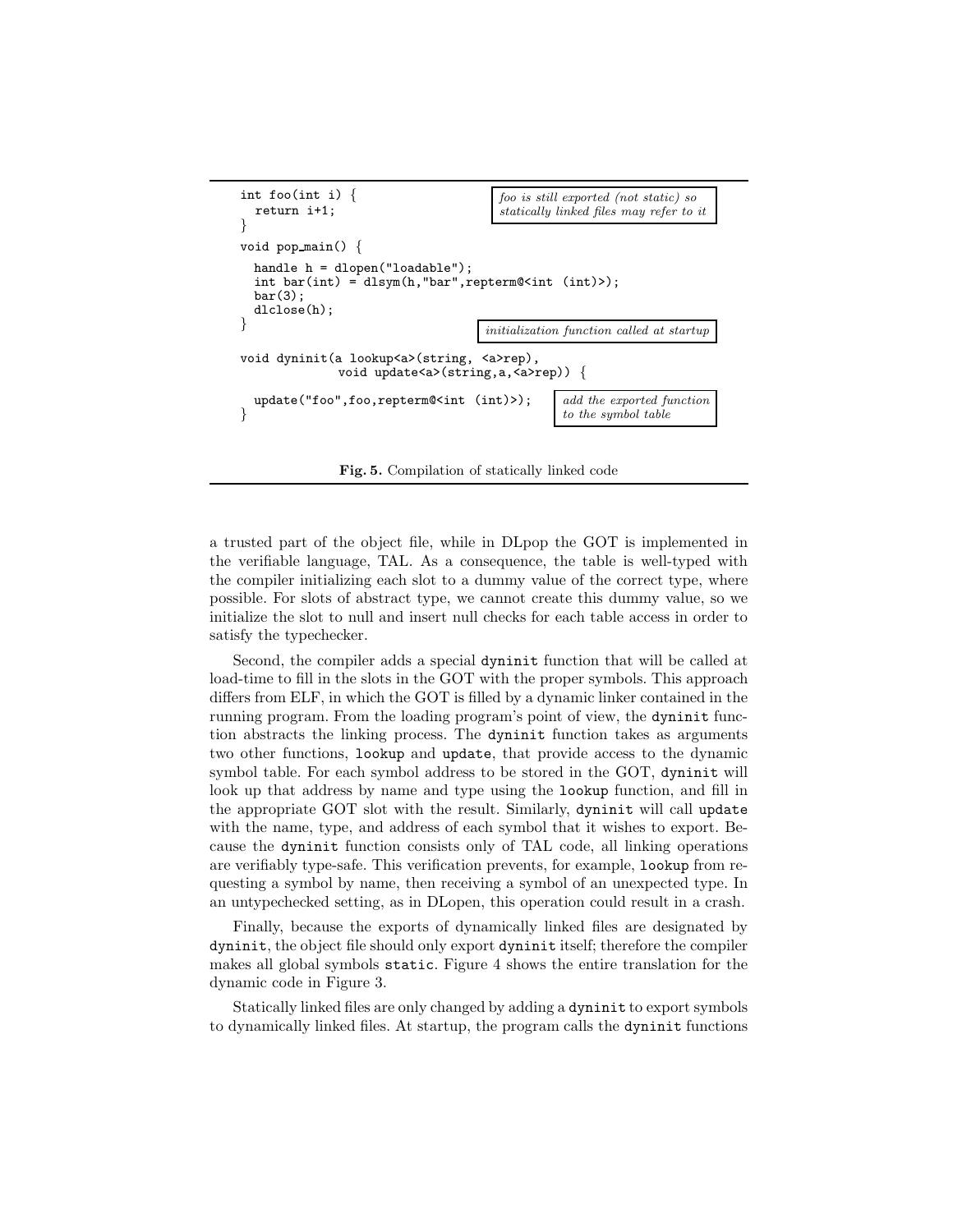```
look up foo
                                              replace dummy in the GOT
                                                                call it
                                 saved lookup function as passed to dyninit
                                                note the lookup function
}
struct got t {
struct got t GOT = { dummy };
static int dummy(int i) {
  int (int) foo;
static int bar(int i) {
}
  return GOT.foo(i);
static a dynlookup<a>(string, <a>rep) = ...;
void dyninit(a lookup<a>(string, <a>rep),
              void update<a>(string,a,<a>rep)) {
  dynlookup = lookup;
  GOT.foo = foo;
  return GOT.foo(i);
}
  int (int) foo = dynlookup("foo", repterm@<int (int)>)
  update("bar",bar,repterm@<int (int)>);
}
```
Fig. 6. Compilation of dynamically loadable code to resolve functions on-demand. Only the parts that differ from Figure 4 are commented.

of each of its statically linked files. Figure 5 shows the static code of Figure 3 compiled in this manner.

Rather than add the dyninit function to fill in the GOT's of loaded files and note their exported symbols, we could have easily followed the ELF approach of writing a monolithic dynamic linker, called at startup and from **dlopen**. However, we have found that abstracting the process of linking to calling a function in the loaded file has a number of benefits. First, it allows the means by which an object file resolves its imported symbols to change without affecting the DLpop library. For example, in order to save space, we could allow GOT entries to be null by changing them to option type, or we could eliminate the GOT altogether by using runtime code generation, as described in Section 5. If we knew that many symbols may not be used by the loading program (as is likely with a large shared library), we could resolve them on-demand by making the dummy functions perform the symbol resolution, rather than doing so in the dyninit function; this approach is shown in Figure 6.

Second, dyninit simplifies the implementation of policy decisions made by the loading code with regard to symbol management. For example, the loading code may wish to restrict access to some of its symbols based on security crite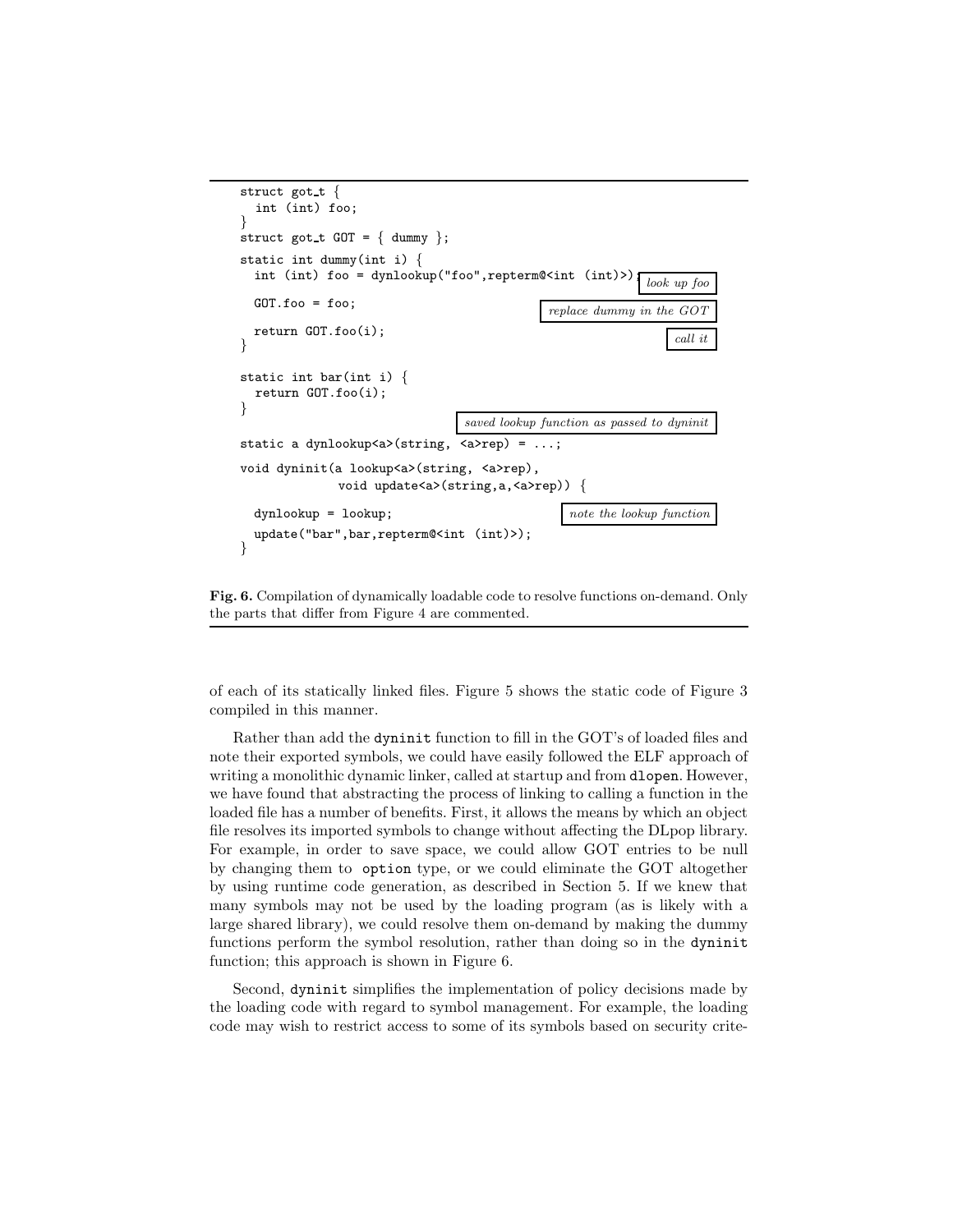ria [38]; in this case, it could customize the lookup function provided to dyninit to throw an exception if a restricted symbol is requested.

Finally, using dyninit allows the loaded file to customize operations performed at link-time. For example, by adding a flag to prevent calls to update from occurring on subsequent calls to dyninit (and thus only the lookup calls are performed), we can enable code relinking. This allows us to dynamically update the module in a running program: we load a new version of a module, link it as usual, and then relink the other modules in the program to use the new module by calling their dyninit functions. Any needed state translation can be performed by the new module's init function. Though not described here, we have fully explored this idea with an alternative version of DLpop [19], [18], and used it to build a dynamically updateable webserver, FlashEd [12].

The DLpop Library The DLpop interface in Figure 2 is implemented as a Popcorn library. The central element of the library is a type-safe implementation of the dynamic symbol table for managing the symbols exported by the running program. We first describe this symbol table, and then describe how the DLpop functions are used in conjunction with it.

DLpop encodes the dynamic symbol table as in ELF, as a list of hashtables mapping symbol names to their addresses, one hashtable per linked object file. Each time a new object file is loaded, a new hashtable is added. The dynamic symbol table is constructed at start-up time by calling the dyninit functions for all of the statically linked object files.

Each entry of the hashtable contains the name, value, and type representation of a symbol in the running program, with the name as the key. So that entries have uniform type, we use existential types [31] to hide the actual type of the value:<sup>3</sup>

objfile ht : <string,  $\exists \alpha$ .  $(\alpha \times R(\alpha))$  hashtable

To update the table with a new symbol (the result of calling update from dyninit), we pack the value (say of type  $\beta$ ) and type representation (of type  $R(\beta)$ ) together in an existential package, hiding the value's type, and insert that package into the table under the symbol's key. When looking up a symbol expected to have type  $\alpha$ , and given a term representation r of type  $R(\alpha)$ , we do the following. First, the symbol's name is used to index the symbol hashtable, returning a package having type  $\exists \beta \beta \times R(\beta)$ . During unpacking, the tuple is destructed, binding a type variable  $\beta$ , and two term variables, table\_value and table rep, of type  $\beta$  and  $R(\beta)$ , respectively. We then call

checked cast[ $\alpha$ ][ $\beta$ ](r, table rep, table value)

which compares r and table rep, and coerces table value from type  $\beta$  to type  $\alpha$  if they match. This value is then returned to the caller. Otherwise, the exception WrongType is raised.

The DLpop library essentially consists of wrapper functions for load and the dynamic symbol table manipulation routines:

<sup>&</sup>lt;sup>3</sup> The type  $\langle \tau_1, \tau_2 \rangle$  hashtable contains mappings from  $\tau_1$  to  $\tau_2$ .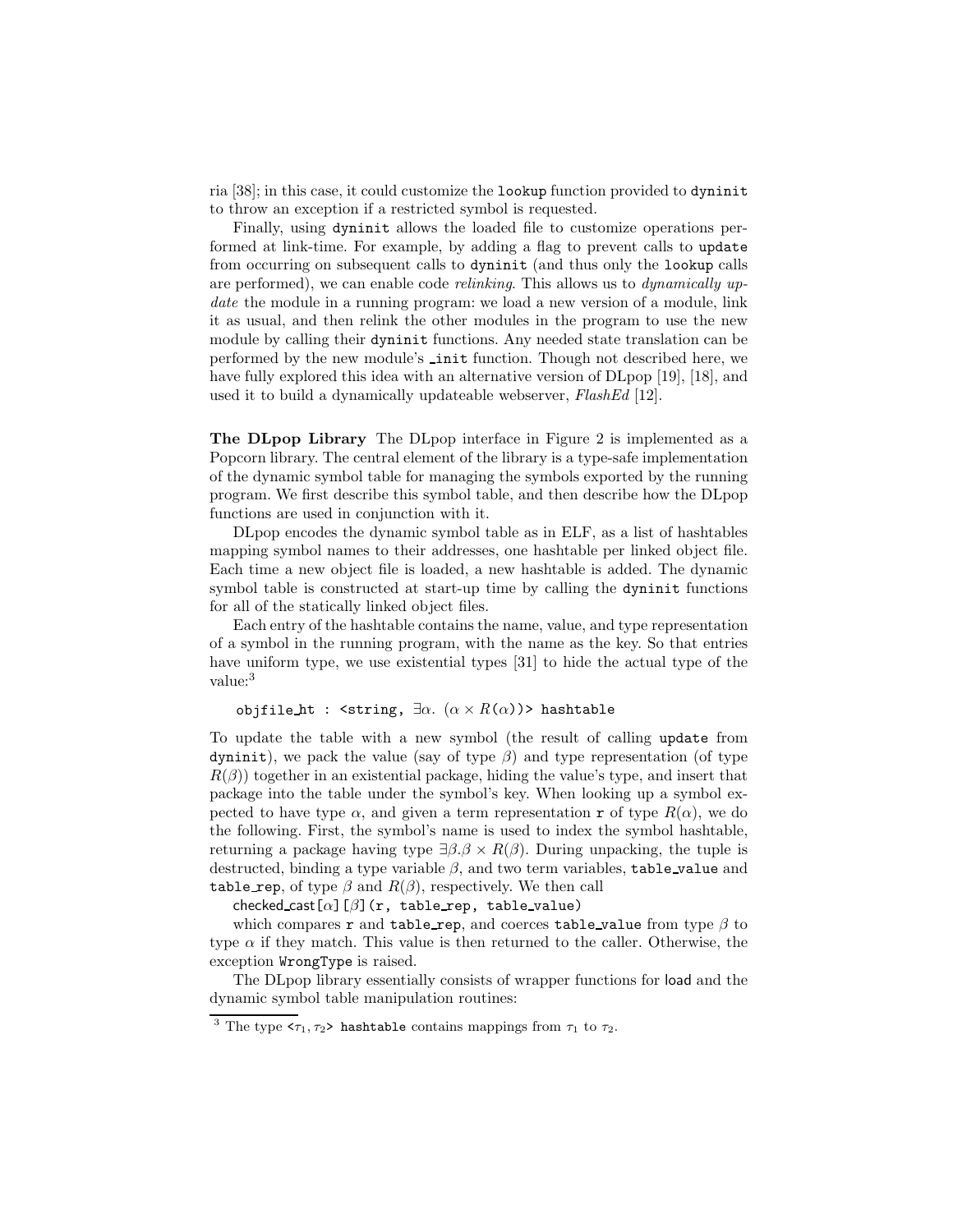#### dlopen

Recall that dlopen takes as its argument the name of an object file to load. First it opens and reads this object file into a bytearray. Because of the compilation strategy we have chosen, all loadable files should export a single symbol, the dyninit function. Therefore, we call load with the dyninit function's type and the bytearray, and should receive back the dyninit function itself as a result. If load returns NONE, indicating an error, dlopen raises the exception FailsTypeCheck. Otherwise, a new hashtable is created, and a custom update function is crafted that adds symbols to it. The returned dyninit function is called with this custom update function, as well as with a lookup function that works on the entire dynamic symbol table. After dyninit completes, the new hashtable is added to the dynamic symbol table, and then returned to the caller with abstract type handle.

#### dlsym

This function receives a type argument (call it  $\alpha$ ) and three term arguments: a handle, h; a string representing the symbol name, s; and the representation of the type  $\alpha$ , r. Because the handle object returned by dlopen is in actuality the hashtable for the object file, dlsym simply attempts to look up the given symbol in that hashtable, following the procedure outlined above, raising the exception SymbolNotFound if the symbol is not present, or WrongType if the types do not match.

#### dlclose

The dlclose operation simply removes the hashtable associated with the handle from the dynamic symbol table. Future attempts to look up symbols using this handle will be unsuccessful. Once the rest of the program no longer references the handle's object file, it will be safely garbage-collected.

As a closing remark, we emphasize the value of implementing DLpop. We have not intended DLpop to be a significant contribution in itself; rather, the contribution lies in the way in which DLpop is implemented. By using TAL/Load, much of DLpop was implemented within the verifiable language, and was therefore provably safe. Only load and  $\lambda_R$  constitute trusted elements in its implementation, and these elements are themselves small. If some flaw exists in DLpop, the result will be object files that fail to verify, not a security hole.

We should point out that the implementation described here (and measured in the next section) is the first of two DLpop implementations. Our most recent implementation, described fully in [18], differs in two key ways from the one described here. First, rather than perform the dynamic transformation for files within the compiler, we do it source-to-source, preceding compilation. Decoupling the transformation from the compiler results in a more modular and flexible implementation, but required the addition of some features to Popcorn. Second, the newer implementation is more full-featured. It supports loading modules with mutually-recursive references, and allows for dynamically updating a module, as described above. The principles behind the two implementations are essentially the same.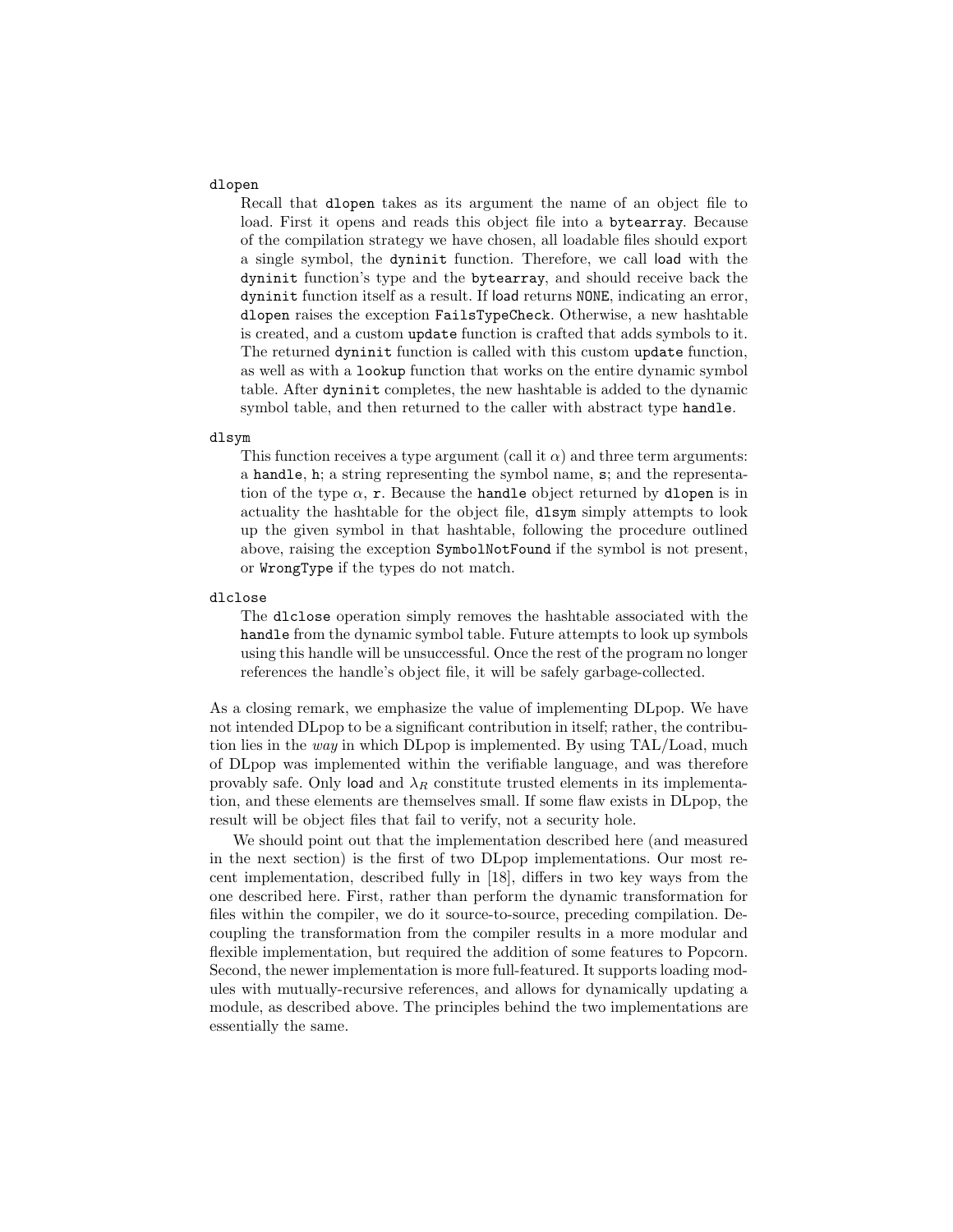# 4 Measurements

Much of the motivation behind TAL and PCC is to provide safe execution of untrusted code without paying the price of byte-code interpretation (as in the JVM) or sandboxing (as in the Exokernel [11]). Therefore, while the chief goal of our work is to provide flexible and safe dynamic linking for verifiable native code, another goal is to do so efficiently.

In this section we examine the time and space costs imposed by load and DLpop. We compare these overheads with those of DLopen (using the ELF implementation) and show that our overheads are competitive. In particular, our run-time overhead is exactly the same, and our space overhead is comparable. The verification operation constitutes an additional load-time cost, but we believe that the cost is commensurate with the benefit of safety, and does not significantly reduce the applicability of dynamic linking in most programs. All measurements presented in this section were taken on a 400 MHz Pentium II with 128 MB of RAM, running Linux kernel version 2.2.5. DLopen/ELF measurements were generated using gcc version egcs-2.91.66.

### 4.1 Time Overhead

The execution time overhead imposed by dynamic linking, relative to Popcorn programs that use static linking only, occurs on three time scales: run-time, load-time, and start-time. At run-time, each reference to an externally defined symbol must be indirected through the GOT. At load-time, the running program must verify and copy the loaded code with load, and then link it by executing its dyninit function. At startup, statically linked code must construct the initial dynamic symbol table. DLopen/ELF has similar overheads, but lacks verification and its associated benefit of safety.

Run-time Overhead In most cases, the only run-time overhead of dynamic code is the need to access imported symbols through the GOT; this overhead is exactly the same as that imposed by the ELF approach. Each access requires one additional instruction, which we have measured in practice to cost one extra cycle. A null function call in our system costs about 7 cycles, so the dynamic overhead of an additional cycle is about 14%.

For imported values of abstract type, there is also the cost of the null check before accessing each GOT element. However, we have yet to see this overhead occur in practice. Most files do not export abstract values, but instead "constructor" functions that produce abstract values; an exception in our current code base is the Popcorn Core library, which defines stdin, stdout, and stderr to have abstract type FILE. These cases typically define the abstract type to allow a null value (a sort of abstract option type), meaning that a null-check would have occurred anyway.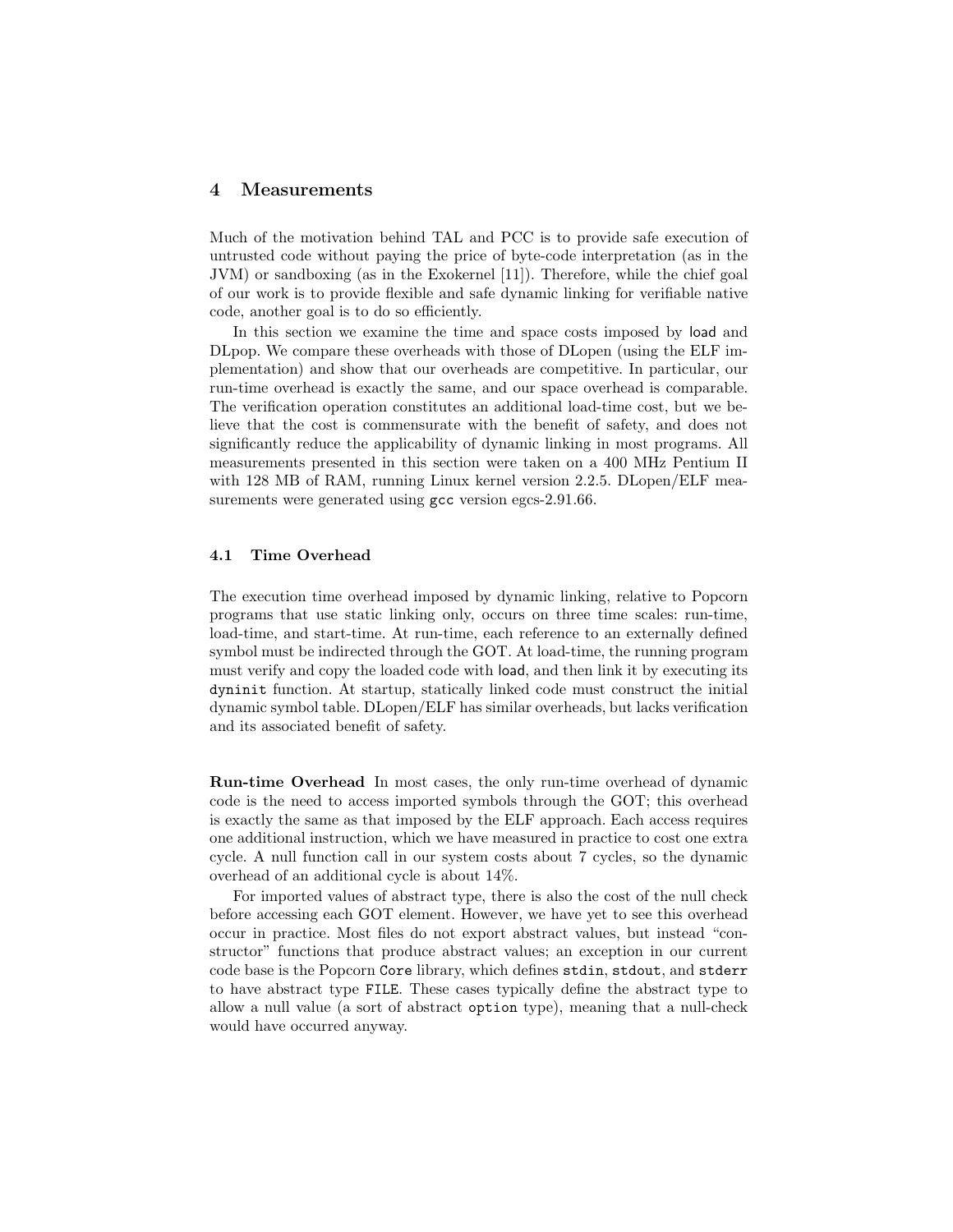Load-time Overhead The largest load-time cost in DLpop is verification. Verification in load consists of two conceptual steps, disassembly and verification, as pictured in Figure 1, and described in Section 2.2. Verification itself is performed in two phases: consistency checking (labeled typecheck in the figure) and interface checking (labeled  $t = typeof(vs)?$  in the figure). For the loadable.pop file, presented in Figure 3, the total time of these operations is 47 ms, where 2% is disassembly,  $96\%$  is consistency checking, and the remaining  $2\%$  is interface checking. Detailed measurements concerning the cost of TAL verification may be found in [16], which notes that in general, verification costs are linear in the size of the file being verified.

The remaining cost is to copy the verified code and to execute the file's dyninit function. For loadable.pop, the total cost of these two operations is negligible: about 0.73 ms. This time is roughly twice the time of 0.35 ms for DLopen/ELF. The main difference here is simply that the ELF loader is more optimized. Because of its small weight relative to verification, there is little reason to optimize linking in DLpop.

Verification is by far the most expensive load-time operation, but its cost could be reduced, in three ways. First, the verification code could be more optimized for speed. In particular, proof-carrying code's Touchstone compiler [34] has demonstrated small verification times, albeit with a different type system, and even TAL's implementors recognize that further gains could be made [16]. Furthermore, disassembly has not been optimized. Second, verification could be performed in parallel with normal service. After verification completes, only linking remains, which has negligible overhead. Finally, in the case of a trusted system, we could turn off the consistency-checking phase during verification, since it can be run for each loaded file on some other machine. Leaving on link-checking and interface-checking still ensures that the loaded code meshes with the running program at the module level, but trusts that the contents of the loaded module are well-formed. Since consistency-checking is the most time-consuming operation, we greatly reduce our total update times as a result. Breaking up the verification operation onto server and client machines has been explored for Java in [39].

Even with current overheads, verification occurs but once per extension, and so should not pose a problem for most applications. Applications that load code at larger time scales, and/or for which loaded code is long-lived, will amortize the cost of verification over the entire computation. Long running systems that load extensions or updates, such as operating systems and network servers, and productivity applications that use dynamically loaded libraries fall into this category. Even those applications for which loaded code is short-lived,  $e.q.,$  agent systems, could be accommodated, because while verification time may be large, execution time (thanks to native code) will be small, balancing out the total cost.

Start-time Overhead At start-time, before execution begins, each statically linked file's dyninit function is executed to create the initial dynamic symbol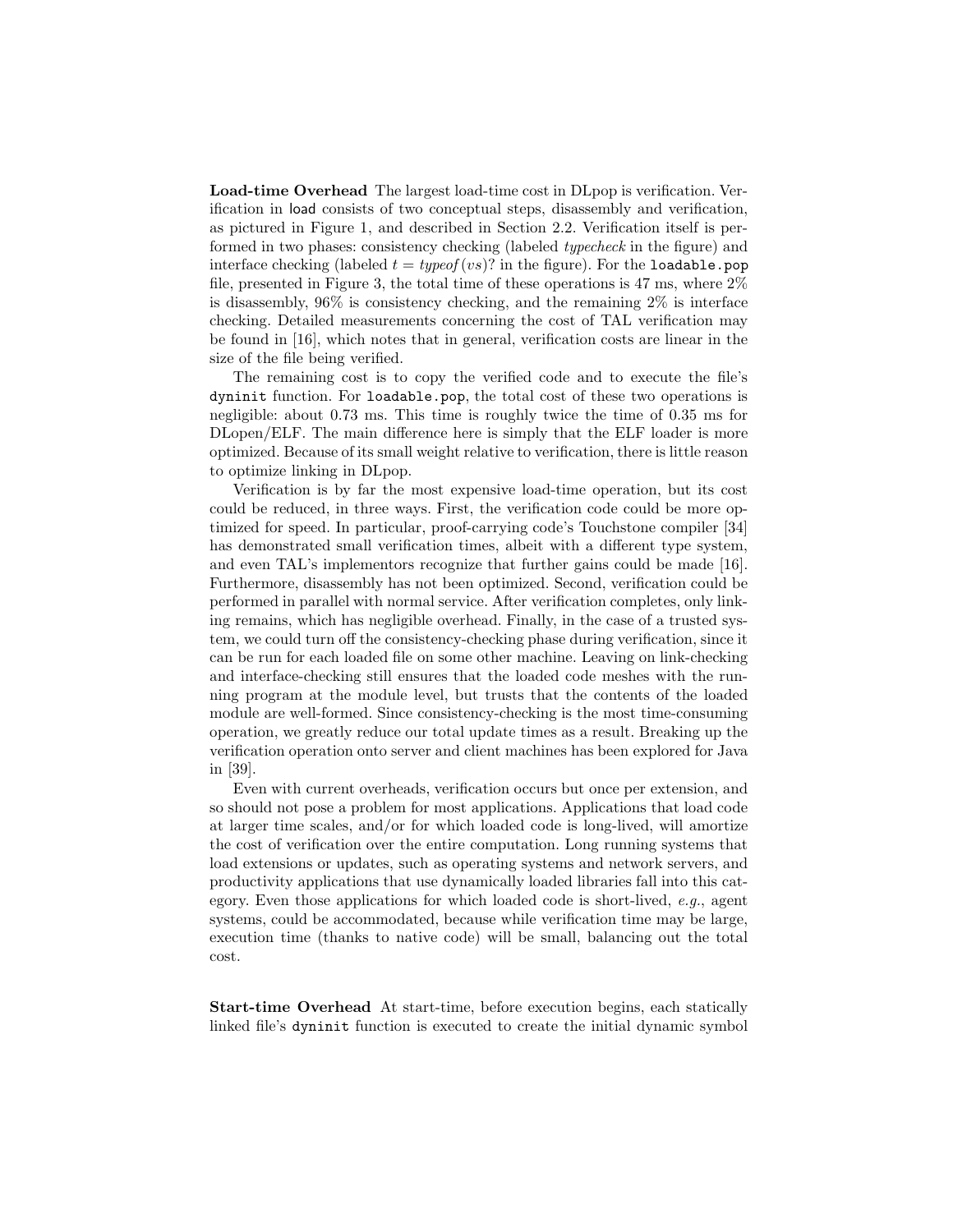table for the program. In addition, the program type interface, generated by the linker, is properly instantiated for use by load. The costs of these operations depend on the number of symbols and type definitions exported by each file, and which libraries are used. A typical delay is on the order of tens of milliseconds, which is meaningless over the life programs that will perform dynamic linking.

In contrast, ELF imposes no start-time cost, because no type interface is used, and because the static linker generates the hashtables that make up the dynamic symbol table, storing them in the object file. This implementation trades space for time.

### 4.2 Space Overhead

Both DLpop and DLopen/ELF increase the size of object files relative to their compilation without dynamic linking support. Based on some simple measurements, they appear to be fairly comparable in practice. For the most part the per-symbol costs for DLpop are higher than that of DLopen/ELF, but there is a significantly smaller fixed cost. For the remainder of this section we break the down the space costs of DLpop, and compare them to those of DLopen/ELF.

For both imported and exported symbols, DLpop imposes three space costs: the string representation of the symbol name, $\frac{4}{1}$  its type representation, and the instructions in the dyninit function that perform its linking. For imported symbols, there is the additional cost of the symbol's GOT slot and its default value. These costs are summarized in Table 1, and compared to the overheads DLopen/ELF. DLopen/ELF overheads were determined from [40] and from examining object files on our platform. The fixed cost was estimated by subtracting the per-symbol costs from the total calculated overhead shown in Figure 7.

The per-symbol cost of DLpop is about one and a half times as much as  $D\text{Lopen}/E\text{LF}$  when not including type representations  $t$ . Type representations tend to be large, between 128 and 200 bytes for functions, increasing total overhead when they are considered. We mitigate this cost somewhat by sharing type representations among elements of the same type. One factor that adds to function type representation size is that the representation encodes not only the types of the function arguments and returned values, but also the calling convention. This fact suggests that sharing type components among representations would net a larger savings, since the calling convention is the same for all Popcorn functions. We could also reduce per-symbol overhead by eliminating dyninit and moving the linking code into the DLpop library. However, dyninit is a convenient, flexible way to perform linking, justifying the extra space cost.

DLopen/ELF has a much higher fixed space cost than DLpop. This comes from a number of sources, including load-time and unload-time code sequences, and datastructures that aid in linking. In ELF, each of the hashtables of the dynamic symbol table is constructed at compile-time and stored in the object file. Some of the hashtable overhead is per-symbol, but there is also a large fixed

<sup>4</sup> Popcorn strings have a length field and an extra pointer (for easier translation to/from C-style strings), adding 2 words to a C-style representation.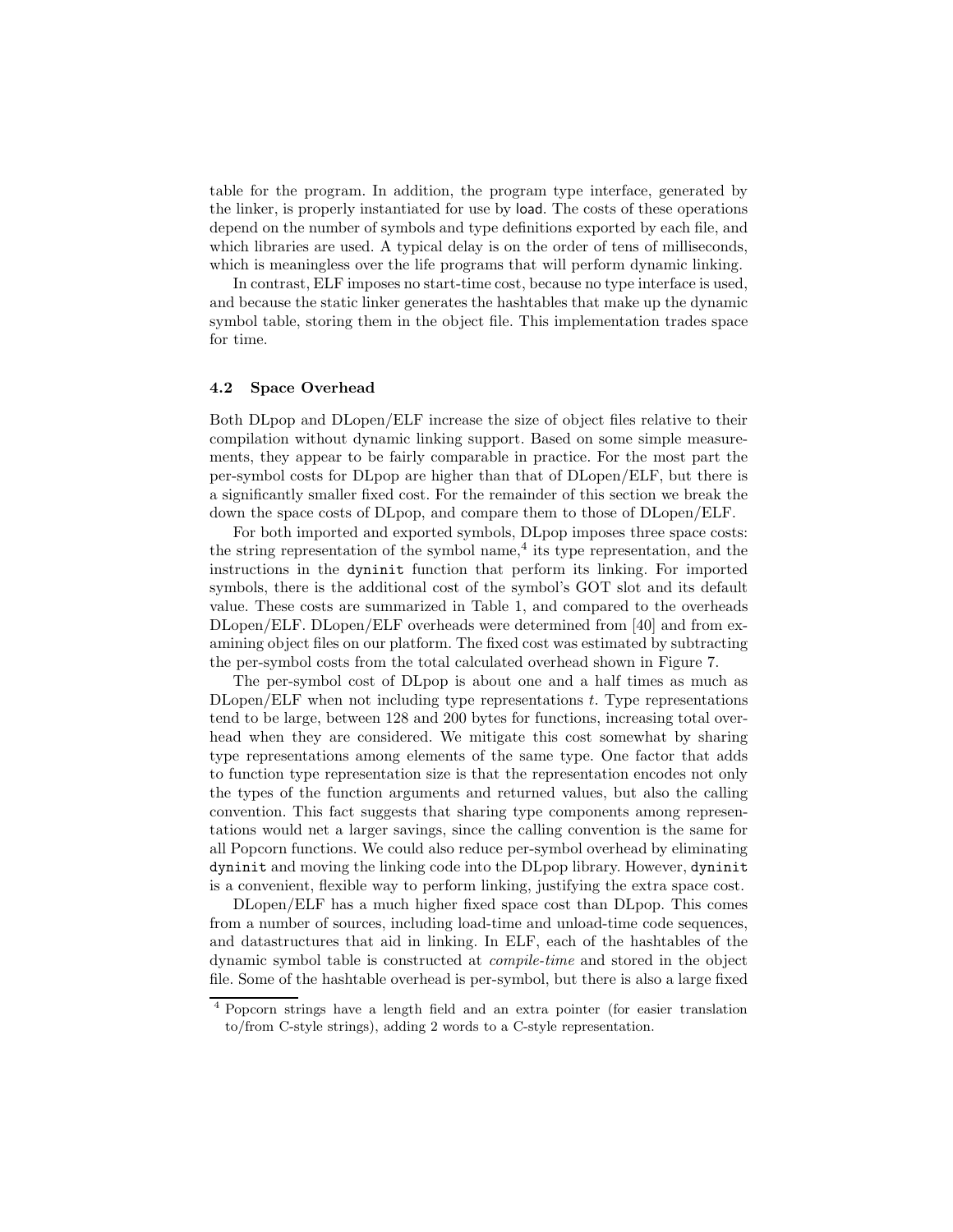|                 | $D\text{Lpop}$ |                                 |    |                |             |                   | DLopen         |
|-----------------|----------------|---------------------------------|----|----------------|-------------|-------------------|----------------|
|                 |                | symbol dyninit type GOT default |    |                |             |                   | (ELF)          |
|                 |                | name function rep slot          |    |                | value       | total             |                |
| import function | $8+l$          | 24                              | ŧ. | 8              |             | $ 48+l+t $ 58 + l |                |
| data            | $8+l$          | 24                              | t  | 8              | $8^{\star}$ | $48 + l + t$      | $32 + l$       |
| export          | $8+l$          | 24                              | t. | $\overline{a}$ |             | $32 + l + t$      | $24+l$         |
| fixed           |                |                                 |    |                |             |                   | $\degree$ 2500 |

Table 1. Object file overheads, in bytes, for both DLpop and ELF. DLpop overheads are broken down into component costs;  $l$  is the length of a symbol's name and  $t$  is the size of its TAL type representation.

cost for the empty buckets in order to improve the hash function accuracy. In DLpop, these tables are constructed at start-time, creating a start-up penalty but avoiding the extra space cost per object file.

Figure 7 compares DLpop to DLopen/ELF for some benchmark files. Each of the four clusters of bars in the graph represents a different source file, with varying numbers of imported and exported functions, notated  $xi$  iveral the bottom of the cluster, where  $x$  and  $y$  are the number of imports and exports, respectively. When there is one exported function, its code consists of calling all of the imported functions; when there are fifteen functions, each one calls a single imported function. All functions are void (void) functions.<sup>5</sup> Each bar in the cluster represents a different compilation approach. The leftmost is the standard DLpop approach, and the rightmost is DLopen/ELF. The center bar is DLpop without the sharing of type representations, to show worst case behavior (when sharing, only one type representation for void (void) is needed). Each bar shows the size of object files when compiled statically, compiled to export symbols to dynamic code, and compiled to be dynamically loadable (thus importing and exporting symbols). The export-only case is not shown for ELF, as this support is added at static link time, rather than compile-time.

The figure shows that DLpop is competitive with DLopen/ELF. The figure also illustrates the benefit of type representation sharing; the overhead for the 15i 15e when not sharing is almost twice that when sharing is enabled. As the number of symbols in the file increases, the ELF approach will begin to outperform DLpop, but not by a wide margin for typical files (exporting tens of symbols). In general, we do not feel that space overheads are a problem (nor did the designers of ELF dynamic linking, it seems). We could structure our object files so that the dyninit function, which is used once, and type representations, which are used infrequently, will not affect the cache, and may be easily paged out. Type representations are highly compressible (up to 90% using

<sup>&</sup>lt;sup>5</sup> This is the Popcorn (C-like) notation for the type unit  $\rightarrow$  unit.

<sup>⋆</sup> For one-word values, this is the cost of the value plus a pointer; structured values are larger.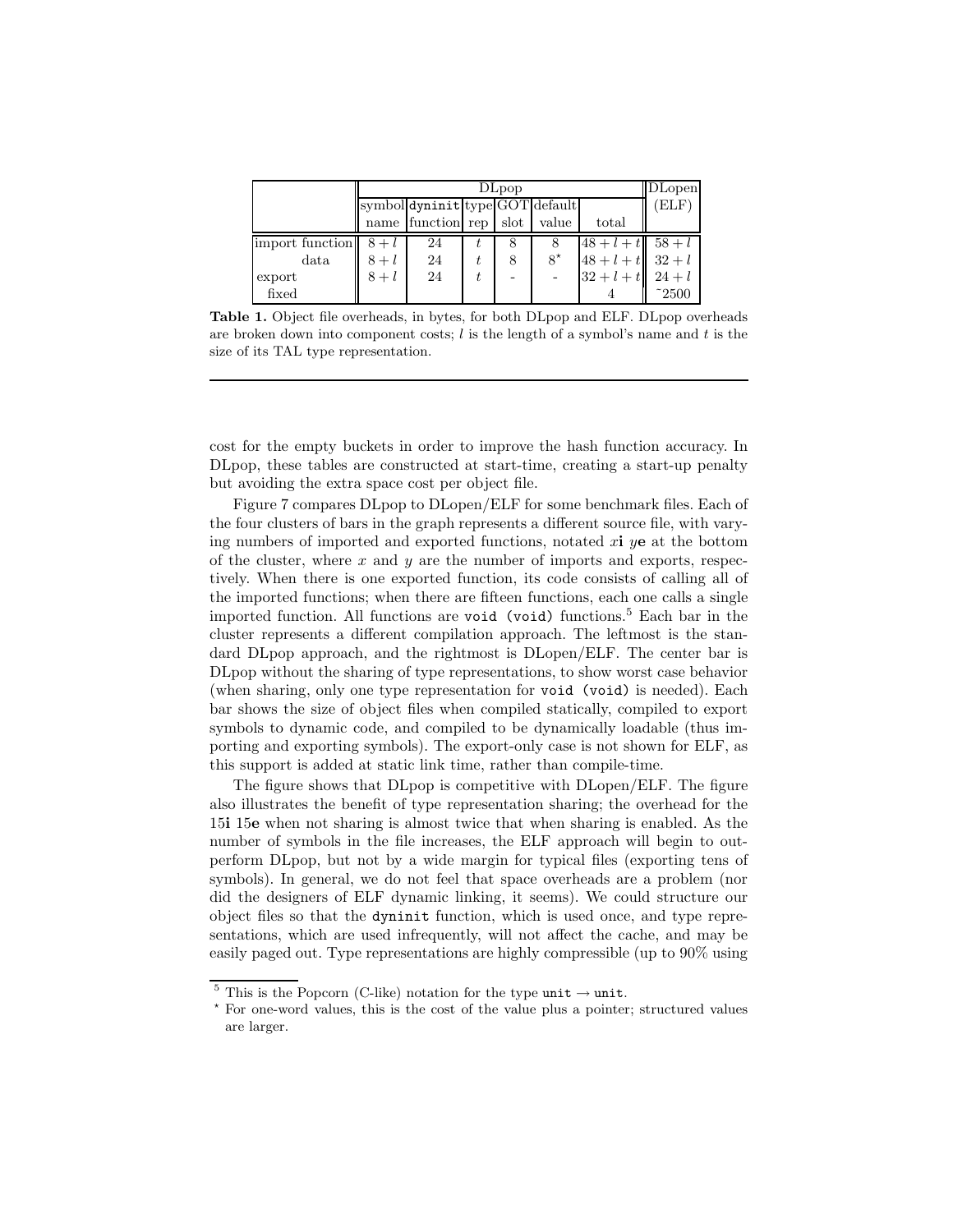

Fig. 7. Comparing the space overhead of DLpop, DLpop without type representation sharing, and DLopen/ELF for some microbenchmarks.

gzip), and therefore need not contribute to excessive network transmission time for extensions.

# 5 Programming other Linking Strategies (Related Work)

Using our framework TAL/Load, we can implement safe, flexible, and efficient dynamic linking for native code, which we have illustrated by programming a safe DLopen library for Popcorn. Many other dynamic linking approaches have been proposed, for both high and low level languages. In this section we do two things. First, we describe the dynamic linking interfaces of some high level languages, describe their typical implementations, and finally explain how to program them in TAL/Load, resulting in better security due to type safety and/or reduced TCB size. Second, we look at some low-level mechanisms used to implement dynamic linking, and explain how we can program them in our framework. Overall, we demonstrate that TAL/Load is flexible enough to encode typical dynamic linking interfaces and mechanisms, but with a higher level of safety and security.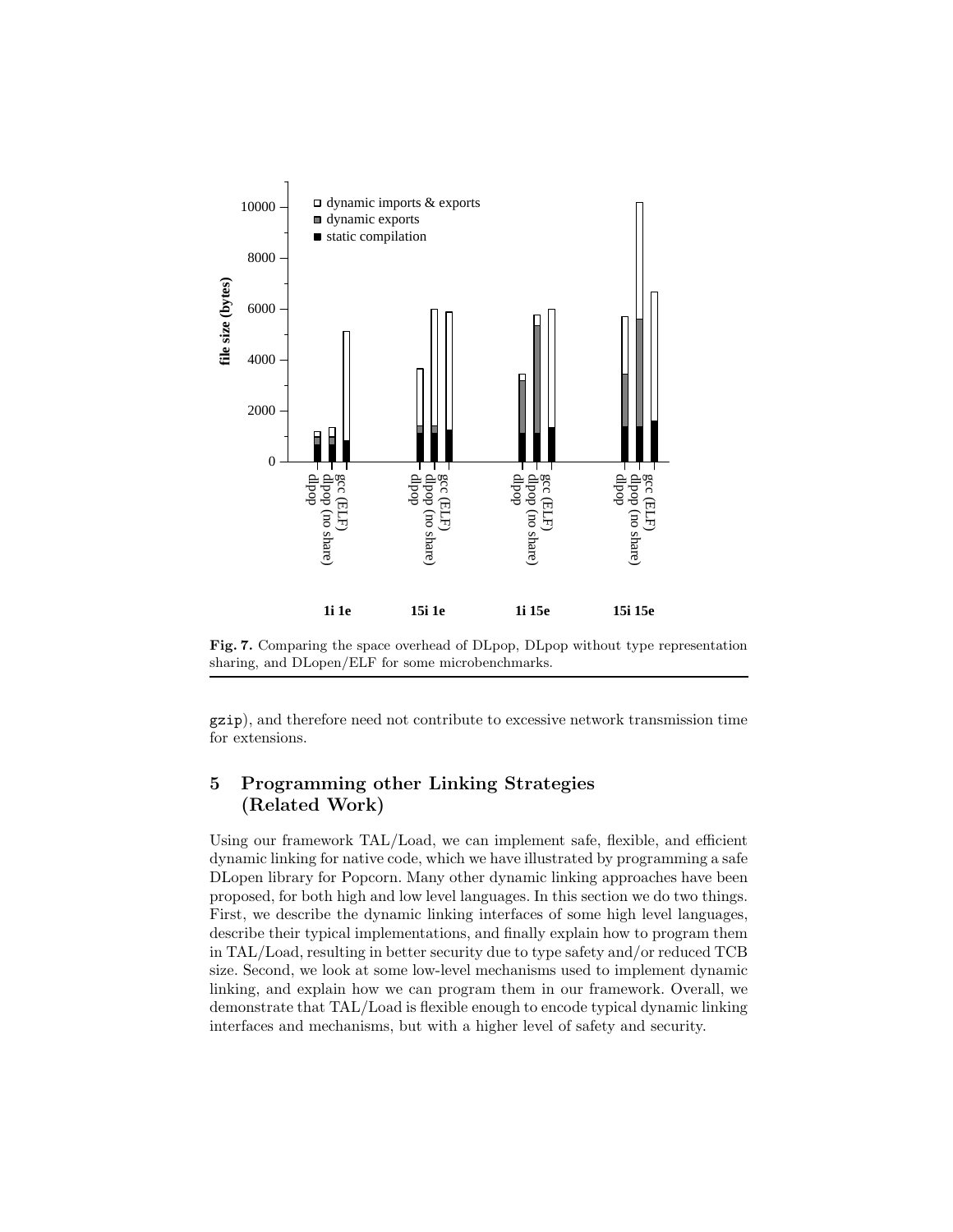#### 5.1 Java

In Java, user-defined classloaders [23] may be invoked to retrieve and instantiate the bytes for a class, ultimately returning a Class object to the caller. A classloader may use any means to locate the bytes of a class, but then relies on the trusted functions Classloader.defineClass and Classloader.resolveClass to instantiate and verify the class, respectively. When invoked directly, a classloader is analogous to dlopen. Returned classes may be accessed directly, as with dlsym, if they can be cast to some entity that is known statically, such as an interface or superclass. In the standard JVM implementation, linking occurs incrementally as the program executes: when an unresolved class variable is accessed, the classloader is called to obtain and instantiate the referenced class. In the standard JVM implementation, all linking operations occur within the TCB: checks for unresolved class variables occur as part of JVM execution, and symbol management occurs within resolveClass.

We can implement classloaders in TAL/Load by following our approach for DLpop: we compile classes to have a GOT and an dyninit function to resolve and register symbols. A classloader may locate the class bytes exactly as in Java  $(i.e.,$  through any means programmable in TAL), and defineClass simply becomes a wrapper for a function similar to dlopen, which calls load and then invokes the dyninit function of the class with the dynamic symbol table.

To support incremental linking, we can alter the compilation of Java to TAL (hypothetically speaking) in two ways. We first compile the GOT, which holds references to externally defined classes, to allow null values (in contrast to DLpop where we had default values). Each time a class is referenced through the GOT, a null check is performed; if the reference is null then we call the classloader to load the class, filling in the result in the GOT. Otherwise, we simply follow the pointer that is present. As in the strategy depicted in Figure 6, the dyninit function no longer fills in the GOT at load-time; it simply registers its symbols in the dynamic symbol table. This approach moves both symbol management and the check for unresolved references into the verifiable language, reducing the size of the TCB.

#### 5.2 Windows DLLs and COM

Windows allows applications to load Dynamically Linked Libraries (DLLs) into running applications, following an interface and implementation quite similar to DLopen and ELF, respectively, with some minor differences (see Levine [24, pps 217–222]). Like DLopen and ELF, DLLs are not type-safe and would therefore benefit in this regard from an implementation in TAL/Load.

DLLs are often used as vehicle to load and manipulate Common Object Model [7] (COM) objects. COM objects are treated abstractly by their clients, providing access through one or more interfaces, each consisting of one or more function pointers. All COM objects must implement the interface IUnknown, which provides the function QueryInterface, to be called at runtime to determine if the object implements a particular interface. QueryInterface is called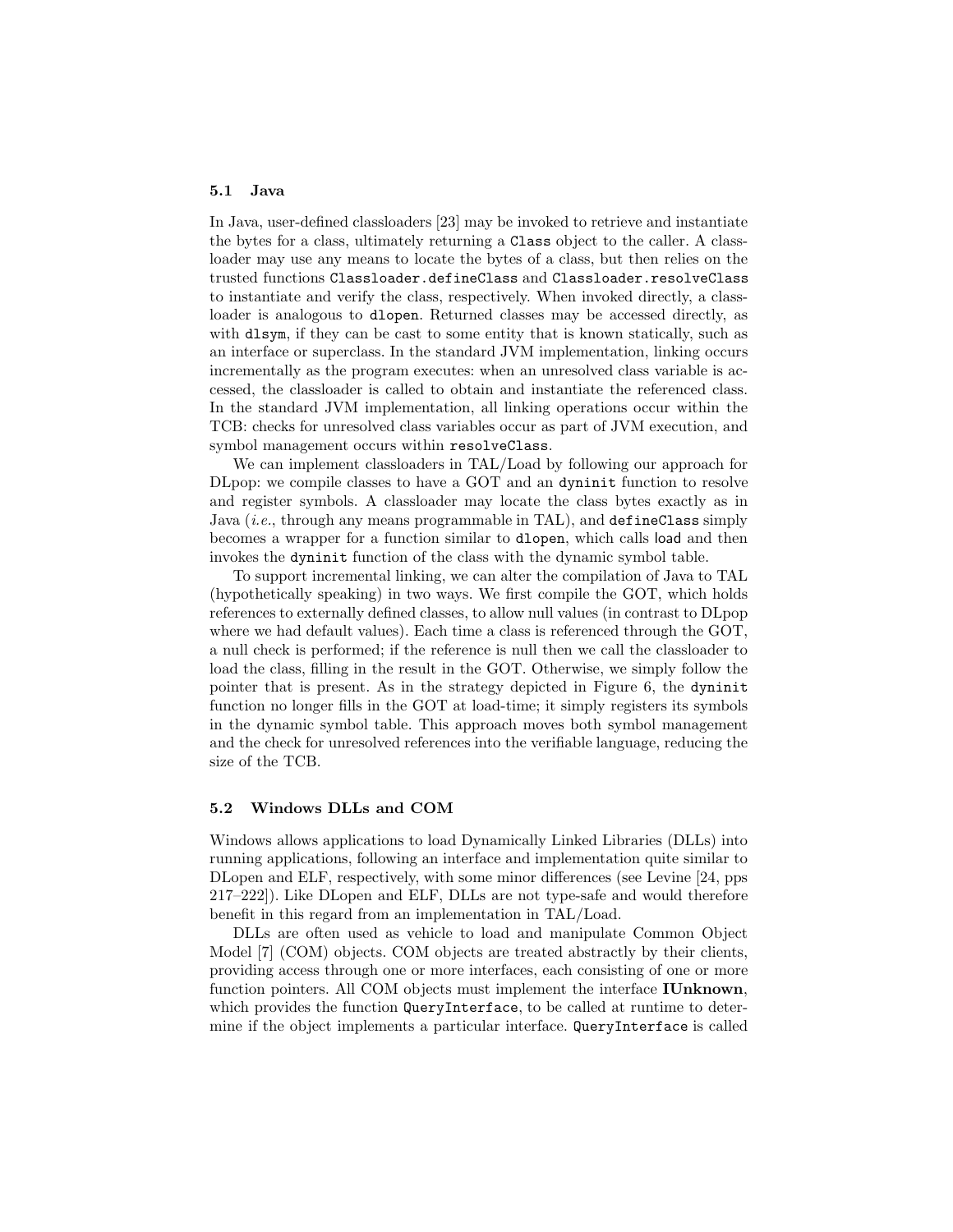with the globally unique identifier (GUID) that names the desired interface. GUIDs are not incorporated into the type-system (at least not for source languages like C and  $C_{++}$ , and thus, as with dlsym, the user is forced to cast the object's returned interface to the type expected, with a mistake likely resulting in a crash.

Implementing COM in TAL/Load would be straightforward, with the added benefit of proven type-safety for interfaces. QueryInterface could be changed to take type parameter  $R(t)$  in addition to the GUID of the expected interface, ensuring the proper type of the returned interface.

# 5.3 OCaml Modules

Objective Caml [27] (OCaml) provides dynamic linking for its bytecode-based runtime system with a special  $Dynlink$  module; these facilities have been used to implement an OCaml applet system, MMM [37]. Dynlink essentially implements dlopen, but not dlsym and dlclose, and would thus be easy to encode in TAL/Load. In contrast to the JVM, OCaml does not verify that its extensions are well-formed, and instead relies on a trusted compiler. OCaml dynamic linking is similar to that of other type-safe, functional languages, e.g. Haskell [36].

A TAL/Load implementation of the OCaml interface would improve on its current implementation [27] in two ways. First, all linking operations would occur outside of the TCB. Second, extension well-formedness would be verified rather than assumed.

#### 5.4 Units

Units [13] are software construction components, quite similar to modules. A unit may be dynamically linked into a static program with the invoke primitive, which takes as arguments the unit itself (perhaps in some binary format) and a list of symbols needed to resolve its imports. Linking consists of resolving the imports and executing the unit's initialization function. Invoke is similar to dlopen, but the symbols to link are provided explicitly, rather than maintained in a global table.

Units could be implemented following DLpop, but without a dynamic symbol table. Rather than compiling the dyninit function to take two functions, lookup and update, it would take as arguments the list of symbols needed to fill the imports. The function would then fill in the GOT entries with these symbols, and then call the user-defined init function for the unit. The implementation for invoke would call load, and then call the dyninit function with the arguments supplied to **invoke**.

The current Units implementation [13] is similar to the one we have described above, but is written in Scheme (rather than TAL), a dynamically typed language. Therefore, while linking errors within dyninit may be handled gracefully in our system (since they will result in thrown exceptions), in Scheme they will result in run-time type errors, halting system service. Alternatively, run-time type checks would have to be provided for each access of the GOT.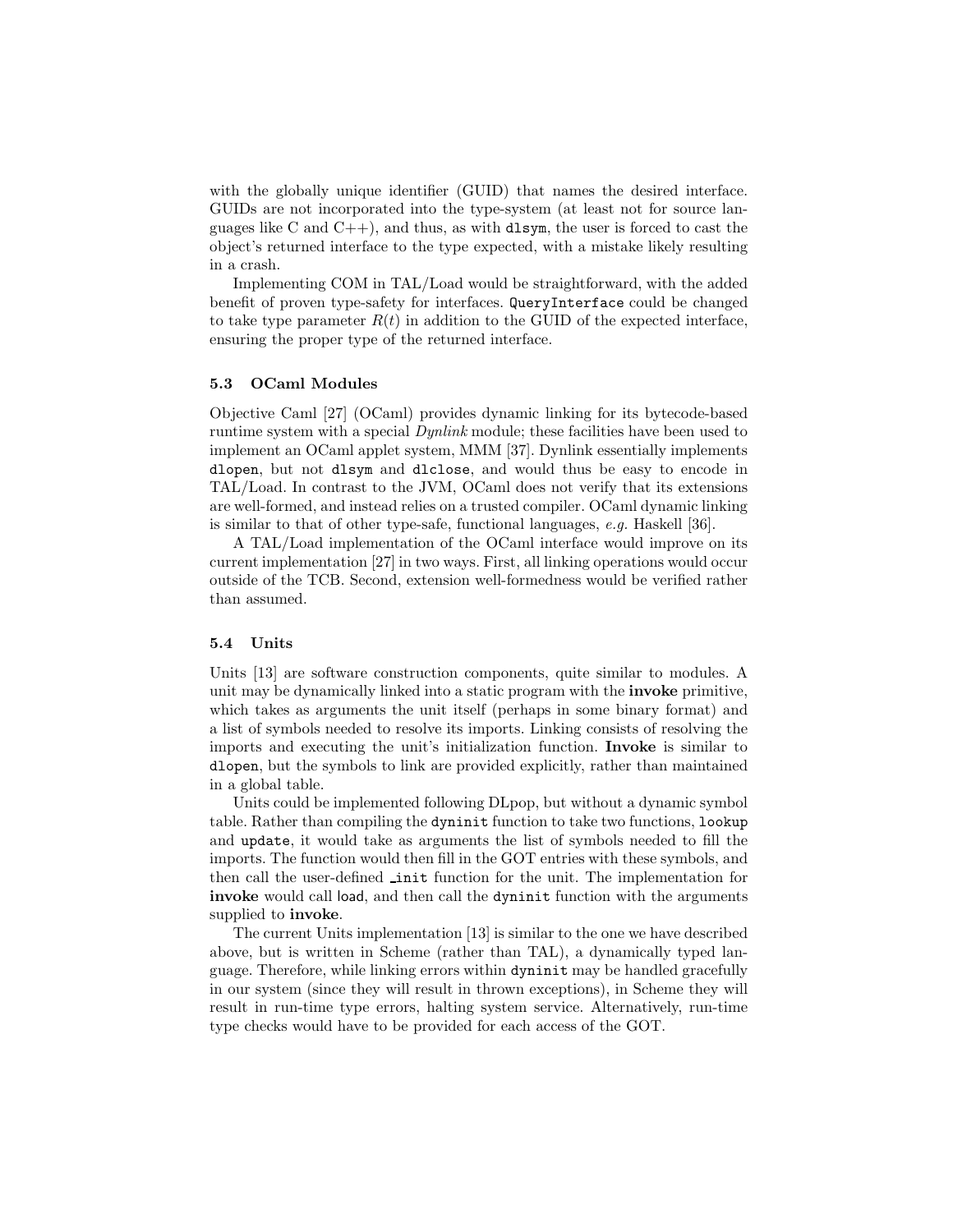#### 5.5 SPIN

The extensible operating systems community has explored a number of approaches to dynamic linking. For example, the SPIN [4] kernel may load untrusted extensions written in the type-safe language Modula-3. In SPIN, dynamic linking operates on objects called domains [38], which are collections of code, data, and exported symbols. Domains are quite similar to Units, with the functionality of invoke spread among separate functions for creation, linking, and initialization, along with other useful operations, including unlinking and combining. All of these operations are provided by the trusted Domain module. Furthermore, all operations are subject to security checks based on runtime criteria. For example, when one domain is linked against the interface of another, the interface seen may depend on the caller's privilege.

We can implement domains using techniques described above, with the addition of filters to take security information into account. TAL/Load would improve on the security of the current SPIN implementation in the same ways as OCaml: less of the domain implementation must be trusted, and integrity of extensions can be verified, rather than relegated to a trusted compiler.

### 5.6 TMAL

The TAL module system implemented for TALx86, MTAL (Modular Typed Assembly Language [15]), provides a typed version of standard static linking facilities. Typed Module Assembly Language (TMAL) [10] is an alternative module system for TAL that provides a different model of linking, including dynamic linking. Our work in TAL/Load is an extension to TAL to allow dynamically linking MTAL modules. Therefore, TMAL and TAL/Load can be seen as two ways to solve similar problems. TMAL has not been implemented.

TMAL adds a simple notion of first-class modules to TAL; by using explicit coercions accompanied by runtime checks, the type system remains decidable. The operations provided for TMAL module values are much like those for SPIN domains, described above. Two modules can be linked together to form a third module, and the circumstances of linking can be customized. In particular, coercions are provided to remove exported names from a module, and to rename its types and/or values. In addition, modules can be linked with symbols from the program (rather than other modules).

TMAL also provides primitives for reflection. In particular, TMAL's dlsym\_v is essentially the same as DLpop's dlsym. MTAL, and thus TAL/Load, makes the simplification that all named types are global, as we explained in §2.1. As a module is loaded, its type components are added into the global namespace. However, in TMAL, first-class modules can contain type components, which introduces a level of hierarchy. As a result, TMAL provides a dlsym t operation for looking up a type component of a module, to be used prior to retrieving a value that has that type.

Finally, TMAL provides primitives for creating and loading dynamicallylinked libraries, respectively; the latter operation is similar to load, and the former is something that we do at compile-time.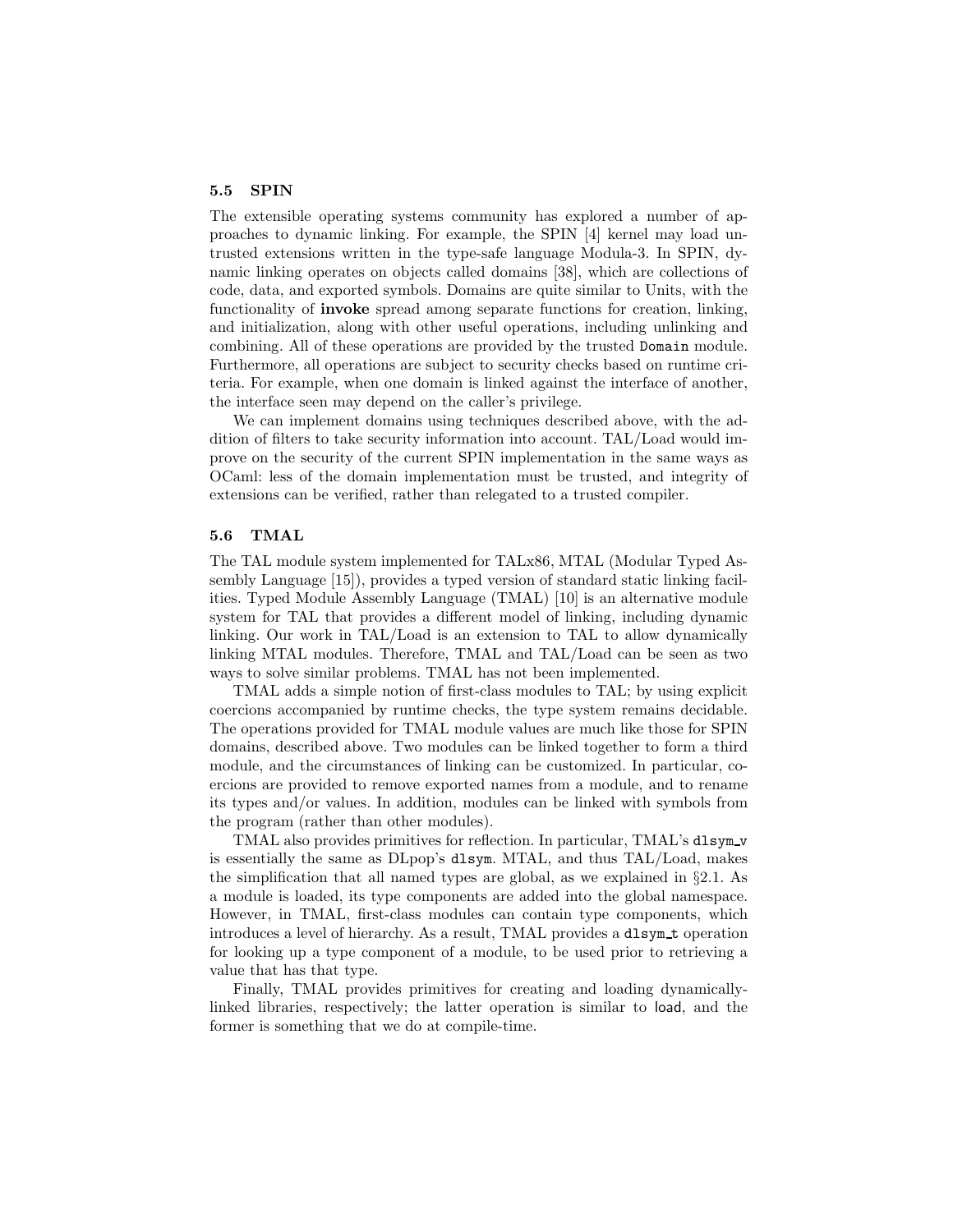The major difference between TAL/Load and TMAL is that TAL/Load is intended for programming the sorts of operations that TMAL provides as primitive; the result is a smaller TCB. On the other hand, the goal of TMAL is to preserve and statically verify the constraints expressed by the source module language at the assembly language level. We could easily implement the majority of TMAL using TAL/Load, where the notion of handle as implemented in DLpop is analogous to a first-class module TMAL. Breaking the linking functionality out of DLpop's dlopen into the various TMAL linking primitives would be straightforward for values, but tricky for types, though still possible; e.g. our technical report [20] describes a way to implement load to hide global types from loaded modules, and we could use existential types to implement something like dlsym t. However, in such an implementation, some properties that could be statically verified by TMAL, would have to be dynamically checked by load.

On the other hand, programming provides flexibility. In the case of values, we could even program additional module coercions, since they essentially control a module's symbol table. For example, we could add security information to the table to be used during linking, as is done in SPIN.

### 5.7 Low-level Dynamic Linking Mechanisms

A useful reference of low-level, dynamic linking mechanisms may be found in Franz [14]. One technique that he presents, which has been used to implement some versions of DLopen (as opposed to the ELF methodology [40]), is called load-time rewriting. Rather than pay the indirection penalty of using a GOT, the dynamic linker rewrites each of the call-sites for an external reference with the correct address.

This technique is a simple form of run-time code generation. Popcorn and the TAL implementation provide facilities for type-safe run-time code generation, called Cyclone [21], that we can use to implement load-time rewriting. Rather than compile functions to indirect external references through a GOT, we instead create template functions that abstract their external references. When dyninit is called, each template function is invoked with the appropriate symbols (found by calling lookup), returning a custom version of the original function, closed with respect to the provided symbols. This function is then registered with the dynamic symbol table using update. The advantage of this approach is that the process of rewriting can be proven completely safe.

There are two notable disadvantages. First, mutually recursive functions are problematic because their template functions must be called in a particular order. One possible solution is to use one level of indirection for recursive calls, backpatching the correct values. Another disadvantage is that template functions make copies of the functions they abstract, rather than filling in the holes in place; Cyclone's approach is more general, but not necessary in our context. However, the overall cost of doing this should be low (especially relative to verification). We plan to experiment with this approach in future work.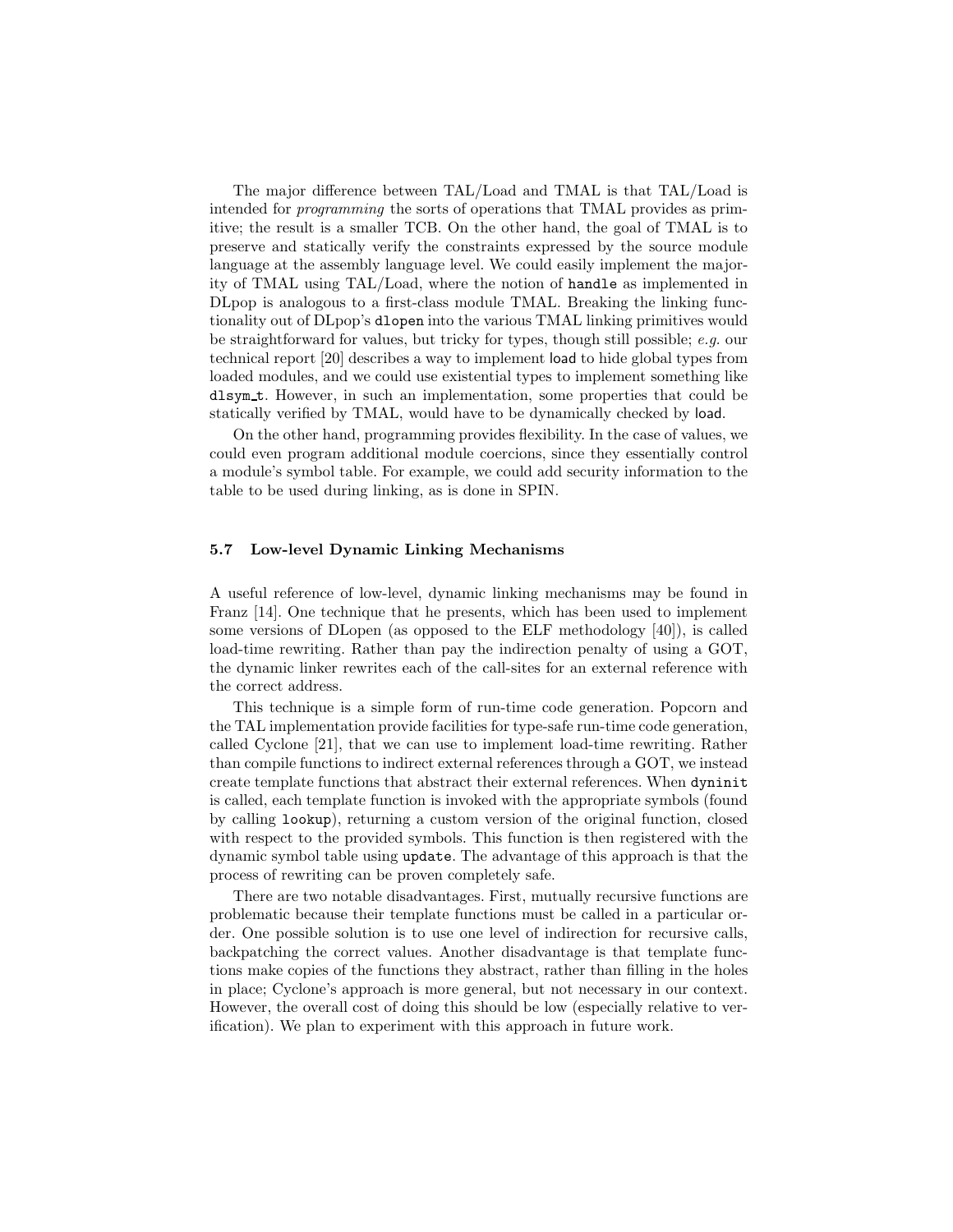# 6 Conclusions

We have designed, implemented, and demonstrated TAL/Load, the first complete type-safe dynamic linking framework for native code. Our approach has many advantages:

- It supports linking of native code so dynamic extensions may be written in many source languages.
- It is composed largely of components already present in the TAL trusted computing base, therefore its addition does not overly complicate the code verification system.
- It is expressive enough to support a variety of dynamic linking strategies in an efficient manner.

Furthermore, there is nothing specific to TAL in this strategy—we believe that in principle it would also be applicable to Proof Carrying Code (with some changes to verification condition generation). We see this work as the first step in a larger study of type-safe extensible systems.

# References

- 1. M. Abadi, L. Cardelli, B. Pierce, and G. Plotkin. Dynamic typing in a staticallytyped language. *ACM Transactions on Programming Languages and Systems*, 13(2):237–268, April 1991.
- 2. A. W. Appel and A. P. Felty. A semantic model of types and machine instructions for proof-carrying code. In *Twenty-Seventh ACM Symposium on Principles of Programming Languages*, pages 243–253, Boston, Jan. 2000.
- 3. K. Arnold and J. Gosling. *The Java Programming Language*. Addison-Wesley, 1996.
- 4. B. Bershad, S. Savage, P. Pardyak, E. G. Sirer, D. Becker, M. Fiuczynski, C. Chambers, and S. Eggers. Extensibility, safety, and performance in the SPIN operating system. In *Proceedings of the 15th ACM Symposium on Operating System Principles*, pages 267–284, Copper Mountain Resort, Colorado, 1995.
- 5. H. Boehm and M. Weiser. Garbage collection in an uncooperative environment. *Software—Practice and Experience*, 18(9):807–820, September 1988.
- 6. C. Colby, P. Lee, G. C. Necula, F. Blau, K. Cline, and M. Plesko. A certifying compiler for Java. In *Proceedings of the 2000 ACM SIGPLAN Conference on Programming Language Design and Implementation (PLDI00)*, June 2000.
- 7. Microsoft COM technologies. http://www.microsoft.com/com/default.asp.
- 8. K. Crary, S. Weirich, and G. Morrisett. Intensional polymorphism in type-erasure semantics. In *1998 ACM International Conference on Functional Programming*, pages 301–312, Baltimore, Sept. 1998. Extended version published as Cornell University technical report TR98-1721.
- 9. DLOPEN(3). Linux Programmer's Manual, December 1995.
- 10. D. Duggan. Sharing in Typed Module Assembly Language. In *Proceedings of the Third ACM SIGPLAN Workshop on Types in Compilation*, September 2000.
- 11. D. R. Engler, M. F. Kaashoek, and J. O'Toole Jr. Exokernel: an operating system architecture for application-level resource management. In *Proceedings of the 15th ACM Symposium on Operating Systems Principles*, pages 251–266, Copper Mountain Resort, Colorado, December 1995.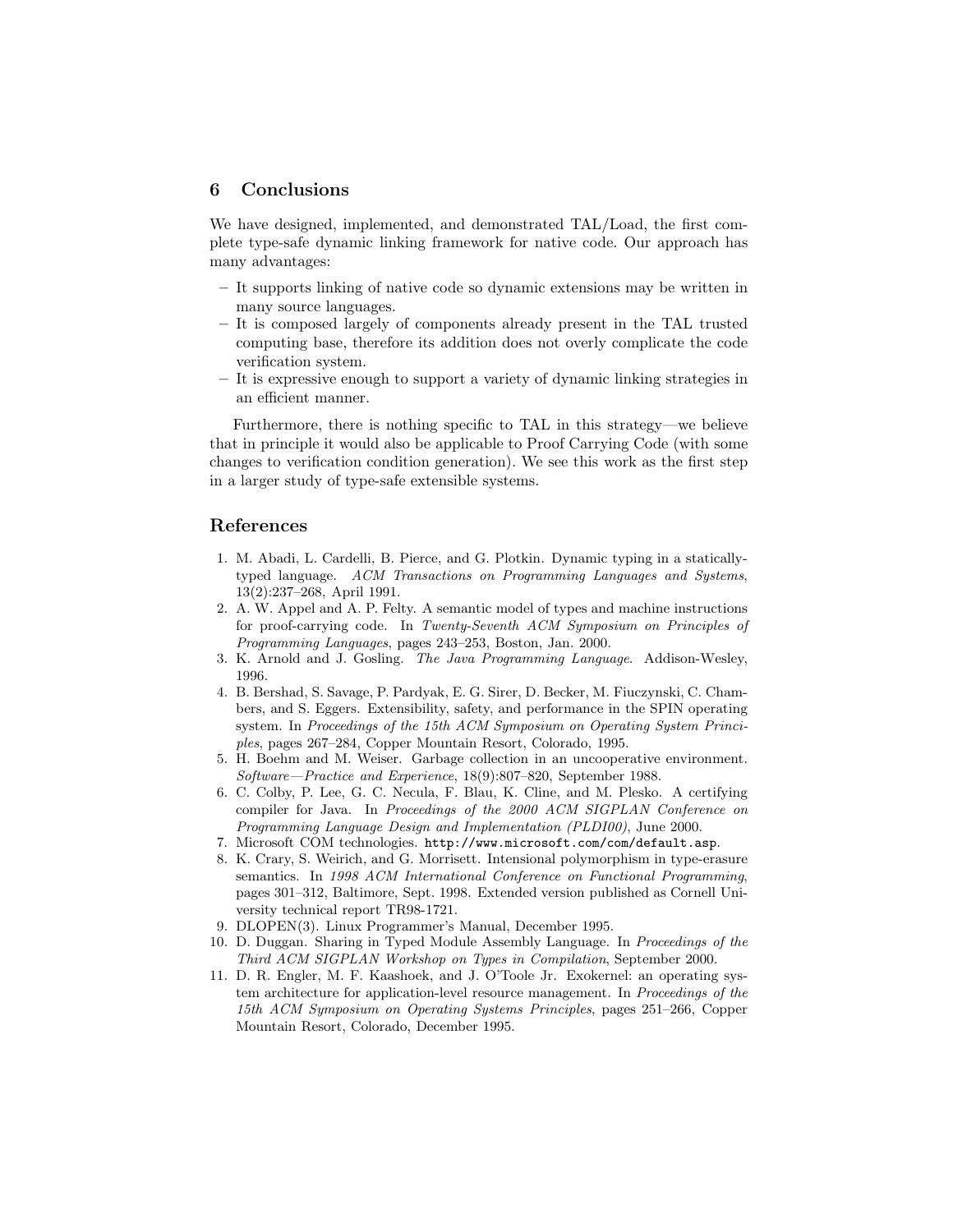- 12. Flashed webserver. http://flashed.cis.upenn.edu.
- 13. M. Flatt and M. Felleisen. Units: Cool modules for HOT languages. In *Proceedings of SIGPLAN International Conference on Programming Language Design and Implementation*, pages 236–248. ACM, June 1998.
- 14. M. Franz. Dynamic linking of software components. *IEEE Computer*, 30(3):74–81, March 1997.
- 15. N. Glew and G. Morrisett. Type-safe linking and modular assembly language. In *Twenty-Sixth ACM Symposium on Principles of Programming Languages*, 1999.
- 16. D. Grossman and G. Morrisett. Scalable certification for Typed Assembly Language. In *Proceedings of the Third ACM SIGPLAN Workshop on Types in Compilation*, September 2000.
- 17. R. Harper, J. C. Mitchell, and E. Moggi. Higher-order modules and the phase distinction. In *Seventeenth ACM Symposium on Principles of Programming Languages*, pages 341–354, San Francisco, Jan. 1990.
- 18. M. Hicks. *Dynamic Software Updating*. PhD thesis, Department of Computer and Information Science, University of Pennsylvania, 2001.
- 19. M. Hicks, J. T. Moore, and S. Nettles. Dynamic software updating. In *Proceedings of the ACM SIGPLAN Conference on Programming Language Design and Implementation*. ACM, June 2001. To appear.
- 20. M. Hicks and S. Weirich. A calculus for dynamic loading. Technical Report MS-CIS-00-07, University of Pennsylvania, 2000.
- 21. L. Hornof and T. Jim. Certifying compilation and run-time code generation. *Journal of Higher-Order and Symbolic Computation*, 12(4), 1999. An earlier version appeared in Partial Evaluation and Semantics-Based Program Manipulation, January 22-23, 1999.
- 22. Hotjava browser. http://java.sun.com/products/hotjava/index.html.
- 23. Basics of java class loaders, 1996. http://www.javaworld.com/javaworld/ jw-10-1996/jw-10-indepth.html.
- 24. John R. Levine. *Linkers and Loaders*. Morgan-Kaufman, 2000.
- 25. D. Kozen. Efficient code certification. Technical Report 98-1661, Department of Computer Science, Cornell University, Ithaca, NY 12853-7501, January 1998.
- 26. X. Leroy. Manifest types, modules and separate compilation. In *Twenty-First ACM Symposium on Principles of Programming Languages*, pages 109–122, Portland, Oregon, Jan. 1994.
- 27. X. Leroy. *The Objective Caml System, Release 3.00*. Institut National de Recherche en Informatique et Automatique (INRIA), 2000. Available at http://caml.inria. fr.
- 28. M. Lillibridge. *Translucent Sums: A Foundation for Higher-Order Module Systems*. PhD thesis, Carnegie Mellon University, School of Computer Science, Pittsburgh, Pennsylvania, May 1997.
- 29. T. Lindholm and F. Yellin. *The Java Virtual Machine Specification*. Addison-Wesley, 1996.
- 30. R. Milner, M. Tofte, R. Harper, and D. MacQueen. *The Definition of Standard ML (Revised)*. The MIT Press, Cambridge, Massachusetts, 1997.
- 31. J. C. Mitchell and G. D. Plotkin. Abstract types have existential type. *ACM Transactions on Programming Languages and Systems*, 10(3):470–502, July 1988.
- 32. G. Morrisett, K. Crary, N. Glew, D. Grossman, R. Samuels, F. Smith, D. Walker, S. Weirich, and S. Zdancewic. TALx86: A realistic typed assembly language. In *Second Workshop on Compiler Support for System Software*, Atlanta, May 1999.